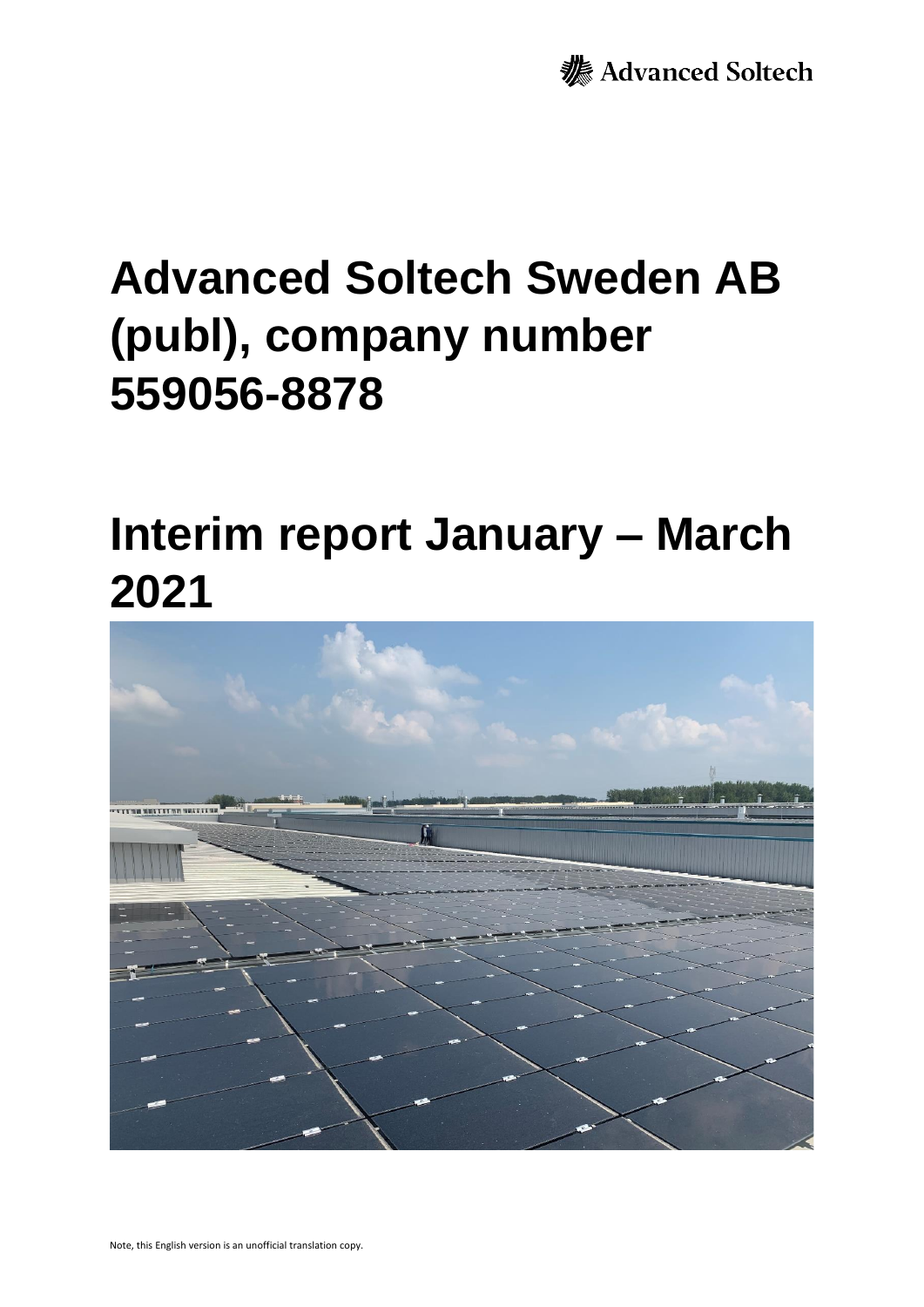

# **China - great challenges creates fantastic opportunities**

Advanced Soltech Sweden AB's, company number 559056-8878, revenue for the first quarter of 2021 was 27.0 MSEK, an increase by 68% compared to the same quarter 2020. The effects of the Corona pandemic affected the first quarter to a lesser extent, whereas the economic activity is high, but the general price reduction for electricity of about 5% remains. After official statements from the Chinese authorities regarding new climate goals, we are experiencing a greater interest in solar energy from public actors.

### **First quarter 2021, in short**

- During the quarter, the company installed a total of 5.8 (0.0) MW of roof-based solar energy facilities and had 182.4 (139.2) MW installed and revenue-generating capacity at the end of the quarter. During the quarter, 29.0 (14.7) million kWh were produced, which reduced China's CO2-related emissions by approximately 18,000 (9,000) tons, which is the equivalent of the yearly emissions of 7,000 average cars.
- At the end of the quarter, the company had 31 (40) MW in subscribed orders, as well as projects in progress of 124 (113) MW.
- During the quarter, the company signed seven contracts amounting to a total installed capacity of 16.1 MW.
- Advanced Soltech has been awarded the prize in China as "The most influential solar investment company 2020". The motivation for the award is stated, among other things, "The innovative business model that does not take up valuable land and the high reliability and quality that Advanced Soltech delivers in its installations". Solar Energy Cup was launched as early as 2012 and is an authority in the Chinese solar energy industry.

### **First quarter 2021, in numbers**

- Revenues for the quarter amounted to SEK 27.0 M (16.1), an increase of 68 percent compared with the previous year.
- Operating profit for the quarter amounted to SEK 7.1 (3.6) million, an increase of 97 percent compared with the previous year.
- Profit for the year after financial items and tax amounted to SEK 15.0 (0.2) million and is affected by a non-cash flow-affecting currency effect of SEK 40.1 (26.6) million. Adjusted for this item, profit for the year amounted to SEK -25.1 (-26.5) million.
- Total cash flow for the quarter amounted to SEK -45.4 (-37.4) million.
- According to the company's estimate, the effects of the Corona pandemic affected the company by SEK -0.6 (-5.5) million during the quarter, due to declining revenues due to a general price reduction. The first quarter of 2020 was affected both by the price reduction and by the fact that operations for customers with an installed capacity corresponding to approximately 30 MW were kept closed during the quarter.

### **Significant events after the end of the period**

• Advanced Soltech signed contracts amounting to an installed capacity of 2.1 MW with three customers.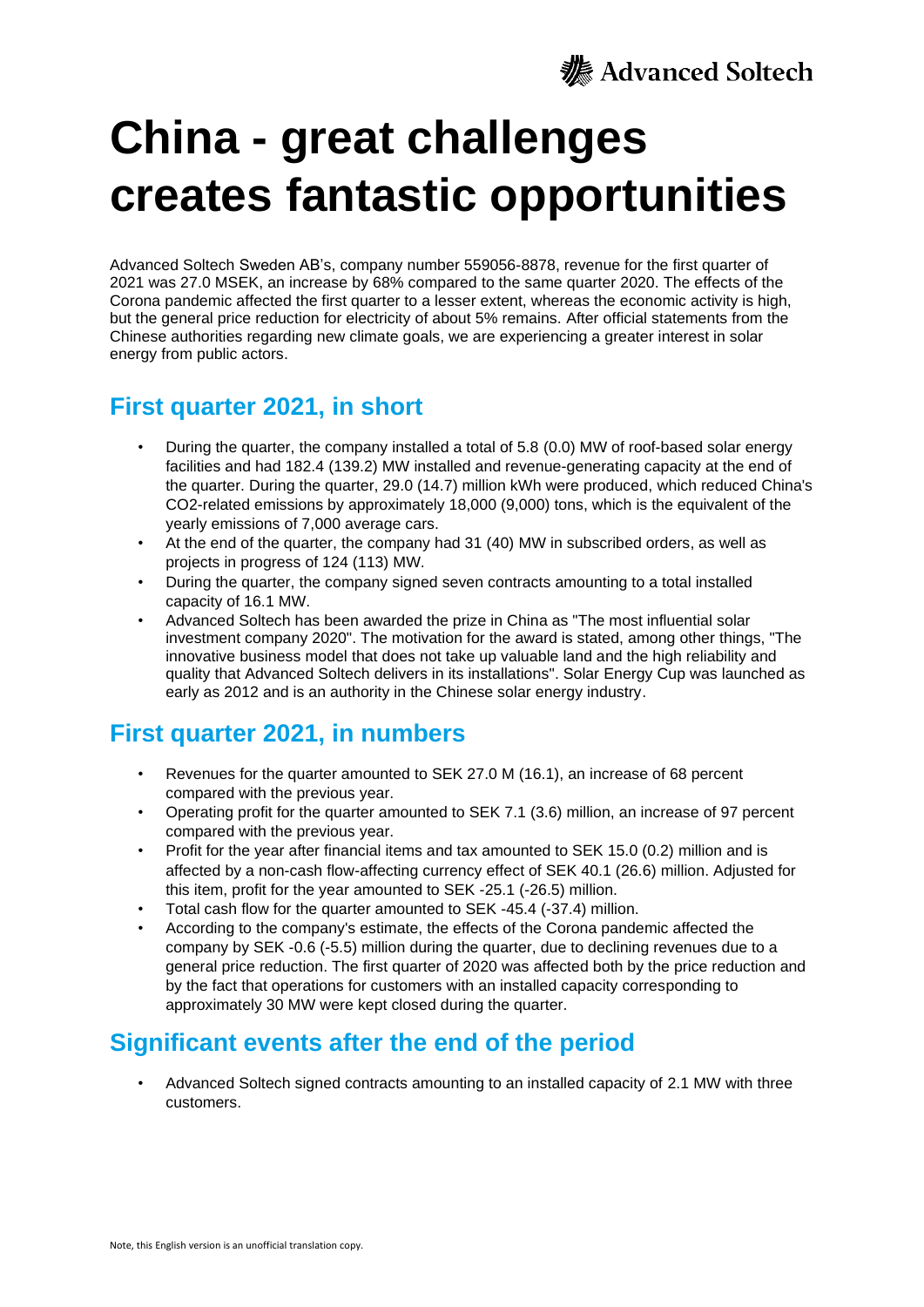

### **Key performance measures**

|                                             | 210101-    | 200101-    | 200101-    |
|---------------------------------------------|------------|------------|------------|
| Financial KPI's (all amounts in SEK 000')   | 210331     | 200331     | 201231     |
| Net revenue share of total revenue          | 73%        | 62%        | 62%        |
| <b>EBIT</b>                                 | 7 1 1 4    | 3611       | 76 179     |
| EBIT%                                       | 26%        | 22%        | 55%        |
| <b>EBITDA</b>                               | 18 396     | 14 094     | 115 251    |
| EBITDA%                                     | 68%        | 88%        | 83%        |
| Amortization of capitalised borrowing costs | 6 9 0 9    | 5 9 9 2    | 22 945     |
| Interest expenses                           | 21 412     | 20 712     | 85 656     |
| Net result per share (*)                    | 34,84      | 0,52       | -248,69    |
|                                             | 2021-03-31 | 2020-03-31 | 2020-12-31 |
| Interest-bearing debt                       | 983 922    | 929 622    | 977 322    |
| Net interest-bearing debt                   | 954 197    | 915 961    | 903 997    |
| Equity ratio                                | 18%        | 16%        | 16%        |
| <b>Operational KPI's</b>                    | 2021-03-31 | 2020-03-31 | 2020-12-31 |
| Installed capacity, MW                      | 182,4      | 139,2      | 176,6      |
| Average remaining contract time, years      | 17,4       | 17,6       | 17,8       |
| Signed orders, MW                           | 31         | 40         | 38         |
|                                             | 210101-    | 200101-    | 200101-    |
|                                             | 210331     | 200331     | 201231     |
| Produced electricity, millions of kWh       | 29,0       | 14,7       | 124,4      |

(\*) Recalculated for split and 1 preference share is counted as 1 share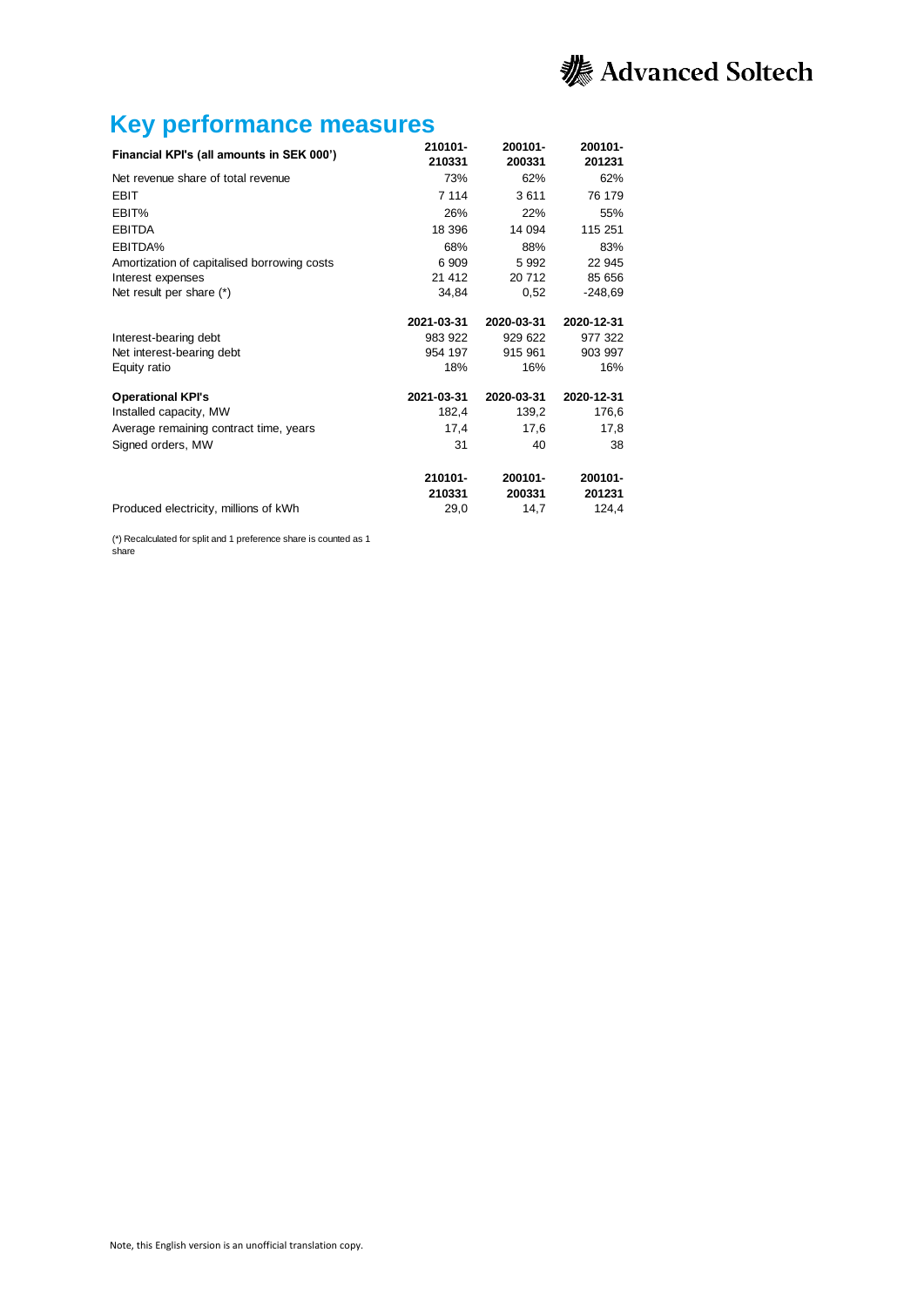# **Comments from the CEO**

**"We can now proudly say that Advanced Soltech has the right team with the right product in the right market."**

Max Metelius **CEO** 



#### **Continued very good demand from the Chinese market**

China's economy is among the strongest in the world. In 2020, it was the only major economy that showed growth, of 2.3 percent. An average of ten established economic forecasters expects annual growth of 4.7 percent until 2035 (CAGR) and China is expected to overtake the United States as the world's largest economy by 2030 (\*).

**China has enormous climate and environment challenges.** There is a realization that a transition to a greener economy is necessary and China has set a goal of being carbon neutral by 2060. The National Congress, held in March, emphasized a continued focus on the transition to a greener economy. In 2021, a system for trading in emission rights will be launched. There is also a previously communicated goal that fossil-free energy will make up 20 percent of the energy mix by 2025, and that the amount of installed solar and wind energy will double by 2030. This requires significant investments in wind- and solar energy assets.

**During the first quarter**, Advanced Soltech produced 29.0 (14.7) million kWh of electricity and had revenues of SEK 27.0 (16.1) million, an increase of 97 and 68 percent, respectively. The EBITDA was SEK 18.4 (14.1) million, which corresponds to an increase of 31 percent. The profit was SEK 15.0 (0.2) million and was affected by an unrealized, noncash flow affecting currency effect, of SEK 40.1 (26.6) million. We have now developed a currency hedging policy that will be implemented in connection with a listing. The policy will reduce the risk associated with movements in currencies by hedging parts of the company's cash flows.

**The first quarter** is the weakest in terms of revenue for Advanced Soltech. This is due to poorer solar irradiation during the winter months, and that the Chinese New Year, which is the largest Chinese weekend, occurs during this period. This means that customers often close their operations and that we sell a larger share of our produced electricity to the grid, which results in lower revenues. Many electricity network companies also take the opportunity to perform maintenance works during this period.

(\*) according to a compilation from UBS in March 2021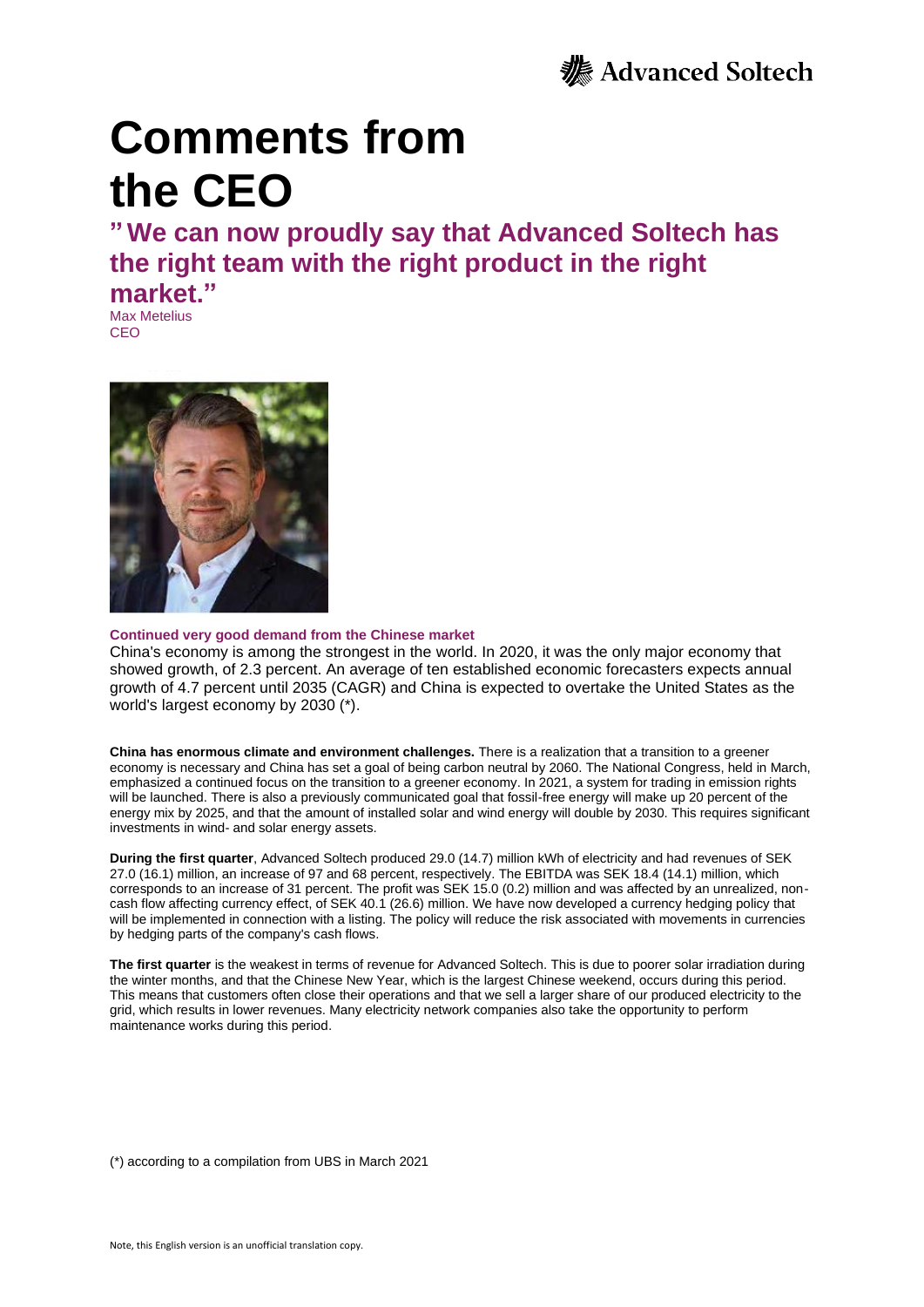

**The effects of the Corona pandemic** are beginning to fade for our business, the only major impact that remains is a general price reduction of electricity tariffs of about five percent that was introduced to stimulate the domestic economy. During the first quarter, Advanced Soltech took new orders corresponding to 16.1 MW. We have also connected 5.8 MW to the grid and now have a total of 182.4 MW in producing facilities, which corresponds to 16.5 percent of all solar that was installed in Sweden at the turn of the year 2020/2021. It is enough to supply about 36 000 Swedish households with electricity.

**Based on current installations**, we estimate that the reduction in carbon dioxide emissions that Advanced Soltech contributes on an annual basis amounts to 113,000 tons. By way of comparison, Swedish production of electricity and district heating caused 4,568,000 tons of carbon dioxide emissions in 2019. Advanced Soltech thus reduces greenhouse gas emissions by the equivalent of 2.5 per cent of that for the entire Swedish production of electricity and district heating, which is far from insignificant. The explanation behind the large carbon dioxide savings is that we replace the very polluting coal-based Chinese electric mix with clean solar energy, where it does the most benefit from an environmental and climate perspective.

**In connection with the upcoming five-year plan**, a new plan for goals regarding renewable energy will be presented. Our The demand for our offer is very good and our bottleneck right is the financing needed for us to be able to deliver the projects on time to our new customers. We have also received another award for our work with solar energy, "The most influential solar investment company 2020" in the prestigious Solar Energy Cup competition. The competition was launched as early as 2012 and is an authority in the Chinese solar energy industry. Inthe motivation for the award is stated, among other things, "The innovative business model that does not take up valuable land and the high reliability and quality that Advanced Soltech delivers in its installations".

**Our platform for sales**, installation and management is in place and is easily scalable. We have moved forward in the work of listing the company together with our advisers, DNB and Carnegie. The listing is primarily aimed at creating better conditions for financing the company's operations. More detailed information on this will be communicated to the market at the appropriate time. We can now proudly say that we have the right team with the right product in the right market.

May, 2021 Max Metelius CEO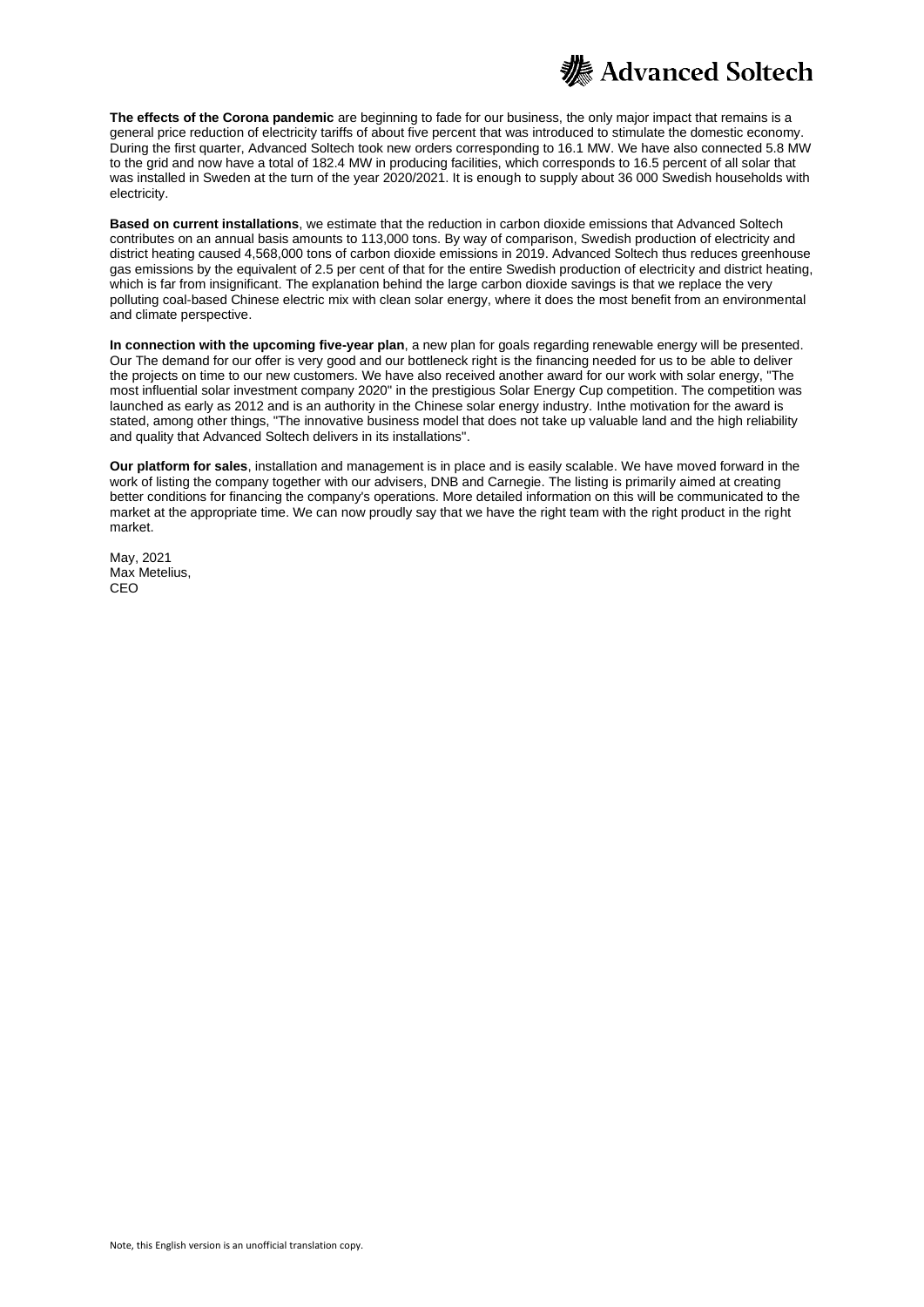

### **ABOUT ADVANCED SOLTECH**

## **Activities and Market**

Advanced Soltech Sweden AB (publ), ASAB offers, through its wholly owned subsidiaries In China, Chinese customers electricity from solar power plants placed on the roofs of customers' properties. ASAB's offer means that the company invests in, owns and operates the solar energy plant, in exchange for the customer buying the electricity that the plant produces at a pre-agreed price during a contract period of 20 years. The electricity that the customer does not buy sold to the electricity grid.

#### **Market**

ASAB's market consists entirely of China and then primarily the country's eastern regions, which are also the most industrialized. Since the start in 2014, when the first two plants were installed, ASAB has installed a large number of solar energy plants with a total power of a total of 182.4 MW.

There are strong and fundamental driving forces behind ASAB's focus on the Chinese market. Most importantly, China has a growth rate that, although dampened by the corona pandemic in 2020, will remain high, both economically and industrially for the foreseeable future, increasing the need for electricity. As a result, the market for alternative energy sources is growing rapidly. China's political leadership has also taken decisions to reduce dependence on coal, a resource that today accounts for over 60 percent of electricity production. By 2030, facilities for a total production of 1,200 GWh of renewable electricity will be installed, which is a doubling of the capacity that China has today, and by 2060 the country will be completely climate neutral. An important part of the conversion will probably be based on solar energy. The rapid growth and conversion to alternative energy sources gives ASAB, which has proven experience in identifying suitable solar energy projects, coupled with efficient installation methods, good opportunities for continued profitable development. The risks that exist in the market are mainly associated with the fact that the infrastructure, including electricity production, is strongly regulated and dependent on permits and ultimately political decisions.

Another driving force is environmental benefits. Through its operations, ASAB contributes to more efficient climate change and major environmental benefits. Each kWh of solar energy produced by ASAB replaces a corresponding energy mix based on coal, which produces about ten times higher emissions of greenhouse gases compared with Sweden's. At the same time, the amount of harmful particles in the air that are created when coal is burned decreases, something that is a big problem in China today. In 2020 alone, 124.4 million kWh was produced by ASAB's solar power plants, which reduced China's CO2-related emissions by approximately 77,000 tons. As a comparison, just under 20,000 Swedish villas supply electricity on an annual basis.

#### **Customers**

ASAB's customers are usually large companies with properties with large free roof areas. They can be active in a range of different industries, from the manufacture of vehicle components to brewing operations, or in public operations such as universities or the Beijing Opera. The reason why customers choose Advanced Soltech is that they get access to green electricity in a simple way and also at a lower price than the one they can buy from the network.

The contracts that ASAB has signed before 2020 often have public subsidies that remain throughout the contract period. After the expiration of the 20-year contract period, the customer can choose to extend the contract, terminate the contract and request eviction, or to purchase the facility. If a property is sold, the customer must either buy the facility from ASAB or, after ASAB's approval, ensure that the new property owner takes over the contract. ASAB normally has a gross return on the projects in which the company invests of between 12 and 15 percent.

ASAB today has a well-diversified portfolio of customers in various industries, which reduces counterparty risk. The business is financed through loans, so far mainly bond issues, and equity from ASAB in Sweden. Through the financing, investors can take advantage of the strong growth in Chinese solar energy and at the same time contribute to sharply reduced carbon dioxide emissions.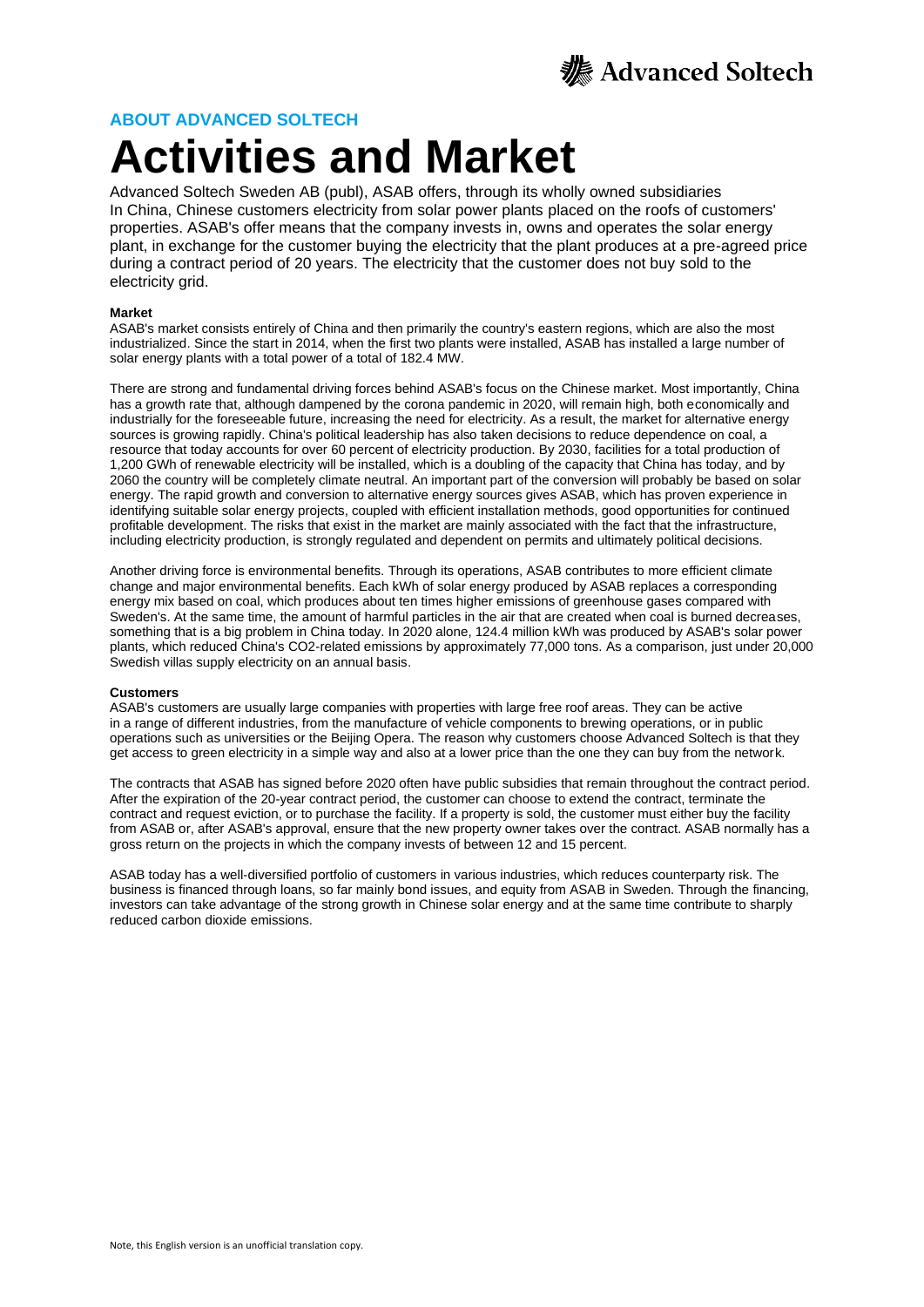

### **ABOUT ADVANCED SOLTECH**

# **Financial information for the group**

**Net sales and results for the Group**

- Revenues amounted to SEK 27.0 (16.1) million, an increase of 68 percent compared with the previous year. The increase is due to the company's portfolio of photovoltaic systems has grown.
- Operating expenses amounted to SEK 19.9 (12.4) million increase by 60 percent. The largest items for the increase is that costs for maintenance and roof rents have increased, as well that the company strengthened in finance and law and adjusted salary levels for key people. The increase is in line with the company's plan for growth.
- Operating profit amounted to SEK 7.1 (3.6) million, an increase of 97 percent compared with the previous year.
- Interest expenses and similar income items amounted to SEK 32.3 (30.1) million, an increase of 7 percent compared with the previous year.
- Interest expenses (excluding taxes, VAT and accruals of borrowing costs) amounted to SEK 21.4 (21.3) million. A small increase despite a larger loan debt, but interest rates current loans from Soltech Energy Sweden AB (publ) and Advanced Solar Power (Hangzhou) Inc. has since been reduced last year's first quarter.
- Exchange rate difference amounted to SEK +40.1 (+26.6) million and each mainly attributable to a weakening of the Swedish krona against CNY (-6 percent since December 31, 2020) respectively EUR (-2 percent). The exchange rate difference arises through translation of assets and liabilities, with amounts in currency which is not the respective company's accounting currency. The amount is unrealized.
- Profit after tax amounted to SEK 15.0 (0.2) million and on single biggest reason for the improved result is the exchange rate difference.

#### **Cashflow for the Group**

- The Group's total cash flow amounted to SEK -45.4 (-37.4) million.
- Current operations generated a cash flow of SEK 24.3 (-29.2) million. The single largest item that affects cash flow positive is accounts payable.
- Investment activities generated a cash flow of SEK -69.1 (-8.2) million, which for the most part consists of investment in new solar panels. The lower investment rate below 2020 depends on Covid-19.
- Financing activities generated a cash flow of SEK -0.6 (0.0) million, when no new loans were raised or new issues were carried out. On the other hand, dividends were paid to minority owners.

#### **Financial standing for the Group**

• Total assets amounted to SEK 1,355 (1,220) million.

- Tangible fixed assets amounted to SEK 1,093 (995) million, which for the most part consists of solar energy plants.
- Financial fixed assets amounted to SEK 107 (98) million, which mainly consists of the VAT claim, which arises
- when the company invests in new solar energy plants.
- Cash and bank amounted to SEK 30 (14) million.
- Equity amounted to SEK 239 (198) million.
- Long-term liabilities amounted to SEK 959 (873) million, lasting of bond loans less capitalized borrowing costs,
- loans from the two main owners and one smaller external loan.
- Current liabilities amounted to SEK 149 (141) million, the largest the item consists of accounts payable.

#### **The quarter in figures for the parent company**

- Revenues amounted to SEK 0.0 (3.0) million.
- Operating expenses amounted to SEK 3.0 (2.8) million. The main items behind the increase are that the company has strengthened the organization in finance and law, and adjusted salary levels for key people.
- Operating profit amounted to SEK -3.0 (0.2) million.
- Interest expenses and similar income items amounted to SEK 25.1 (21.4) million, an increase of 17 percent compared with the previous year.
- Interest expenses (excluding taxes, VAT and accruals borrowing costs) amounted to SEK 21.2 (19.6) million. The bond loans have increased compared with the previous year, when the base for interest rates is larger in 2021 and thus
- interest costs.
- Exchange rate difference amounted to SEK 9.3 (23.2) million, a decrease of 60 percent compared with the previous year.
- Profit after tax amounted to SEK 0.1 (18.8) million. The main reason for the improved result is the exchange rate gain.
- The number of employees at the end of the period was 4 (2).

#### **Bond loan**

Bond loans and pledged collateral In January 2019, ASAB issued its first institutional Green Bond, SOLT5. The payment from the bond issue has used to finance solar panel plants in China. SOLT5 was listed on the Nasdaq First North Sustainable Bond Market with the first trading day on March 21, 2019. The issuer shall ensure that all downstream loans that ASAB provides to them Chinese subsidiaries must always be pledged with the issuer as beneficiaries: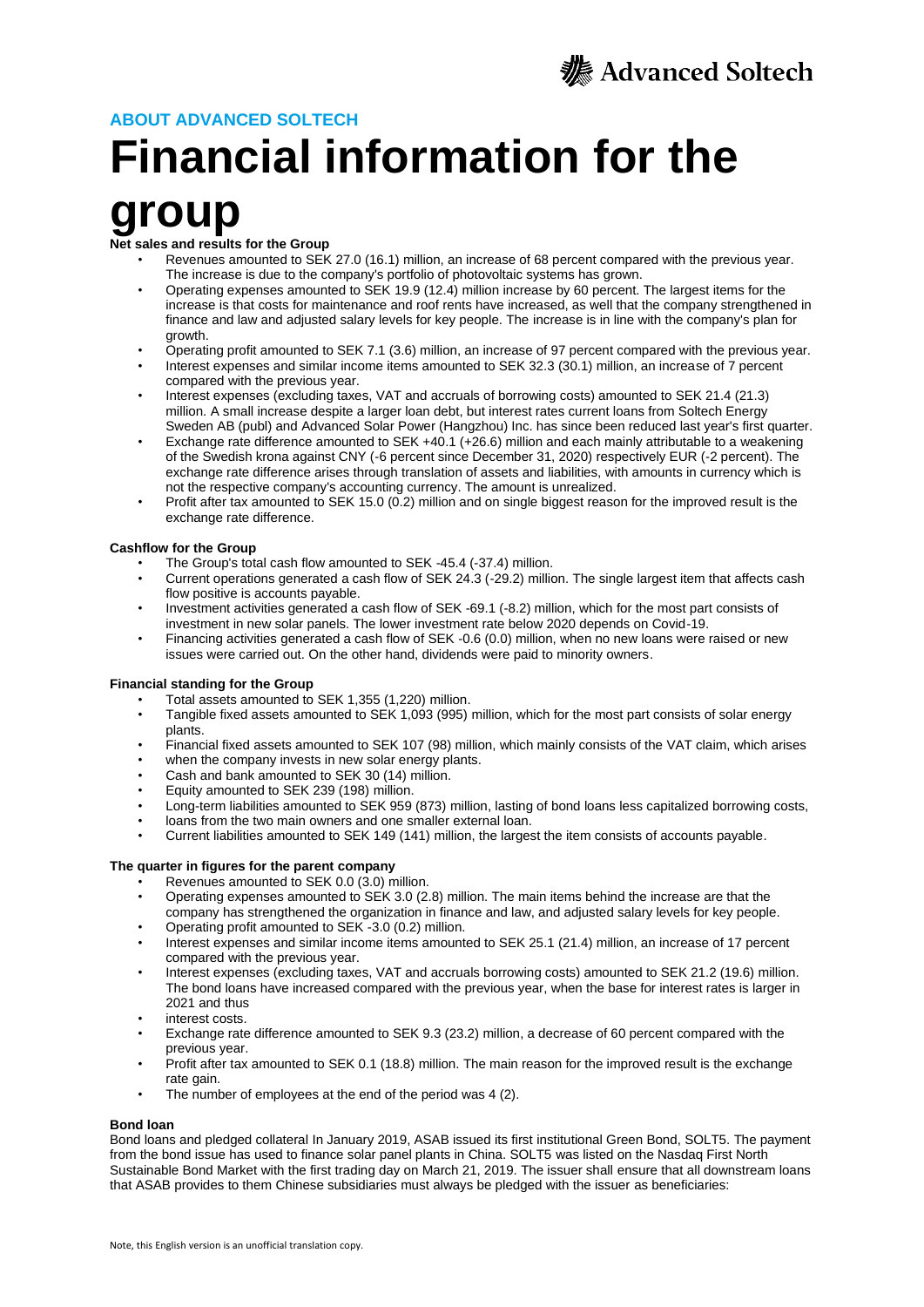

- pledge of the solar power plants owned by the Chinese subsidiaries (or its relevant subsidiaries) as then financed by downstream loans, with the exception of such assets with minority interests;
- pledge of the Chinese subsidiaries (or their relevant subsidiaries) over receivables under the roof agreements regarding the installation and operation of the solar power plants that have financed by downstream loans other than such assets with minority interests.

#### Below is a list of ASAB's bond loans.

| Principal         |          |             |             |              |            |          |
|-------------------|----------|-------------|-------------|--------------|------------|----------|
|                   |          |             |             | Booked value | Redemption | Interest |
| Bond loan         | Currency | <b>MEUR</b> | <b>MSEK</b> | <b>MSEK</b>  | day        | rate     |
| SOLT <sub>2</sub> | SEK      |             | 127,7       | 127.7        | 2023-02-28 | 8,75%    |
| SOLT3             | SEK      |             | 148.3       | 148.3        | 2023-07-09 | 8.75%    |
| SOLT4             | SEK      |             | 70.4        | 70.4         | 2023-11-08 | 8,25%    |
| SOLT5 $(*)$       | EUR      | 27.3        |             | 279.9        | 2023-01-25 | 9,00%    |
| SOLT5 (**)        | SEK      |             | 320.8       | 320.8        | 2023-01-25 | 9,00%    |
|                   |          |             |             | 947.1        |            |          |

(\*) The interest rate is 9.00% plus EURIBOR 90 days (if EURIBOR is negative the interest rate will be 9.00%) (\*\*) The interest rate is 9.00% plus STIBOR 90 days (if STIBOR is negative the interest rate will be 9.00%)

#### **Transactions with related parties**

The following related party transactions, with market conditions, took place during the period.

|                          |                                      | 210101- | 200101- | 200101-  |
|--------------------------|--------------------------------------|---------|---------|----------|
| Transaction              | Counterpart                          | 210331  | 200331  | 201231   |
| Purchase of solar panels | Advanced Solar Power (Hangzhou) Inc. | 62.362  | 5.538   | 148.443  |
| Purchase of service      | Advanced Solar Power (Hangzhou) Inc. | 1.154   |         | $\Omega$ |
| Charged interest         | Advanced Solar Power (Hangzhou) Inc. | 0       | 582     | 1.449    |
| Office rental            | Advanced Solar Power (Hangzhou) Inc. | 59      | 26      | 178      |
| Charged interest         | Soltech Energy Sweden AB (publ)      | 194     | 599     | 781      |
|                          |                                      | 63.769  | 6.744   | 150.851  |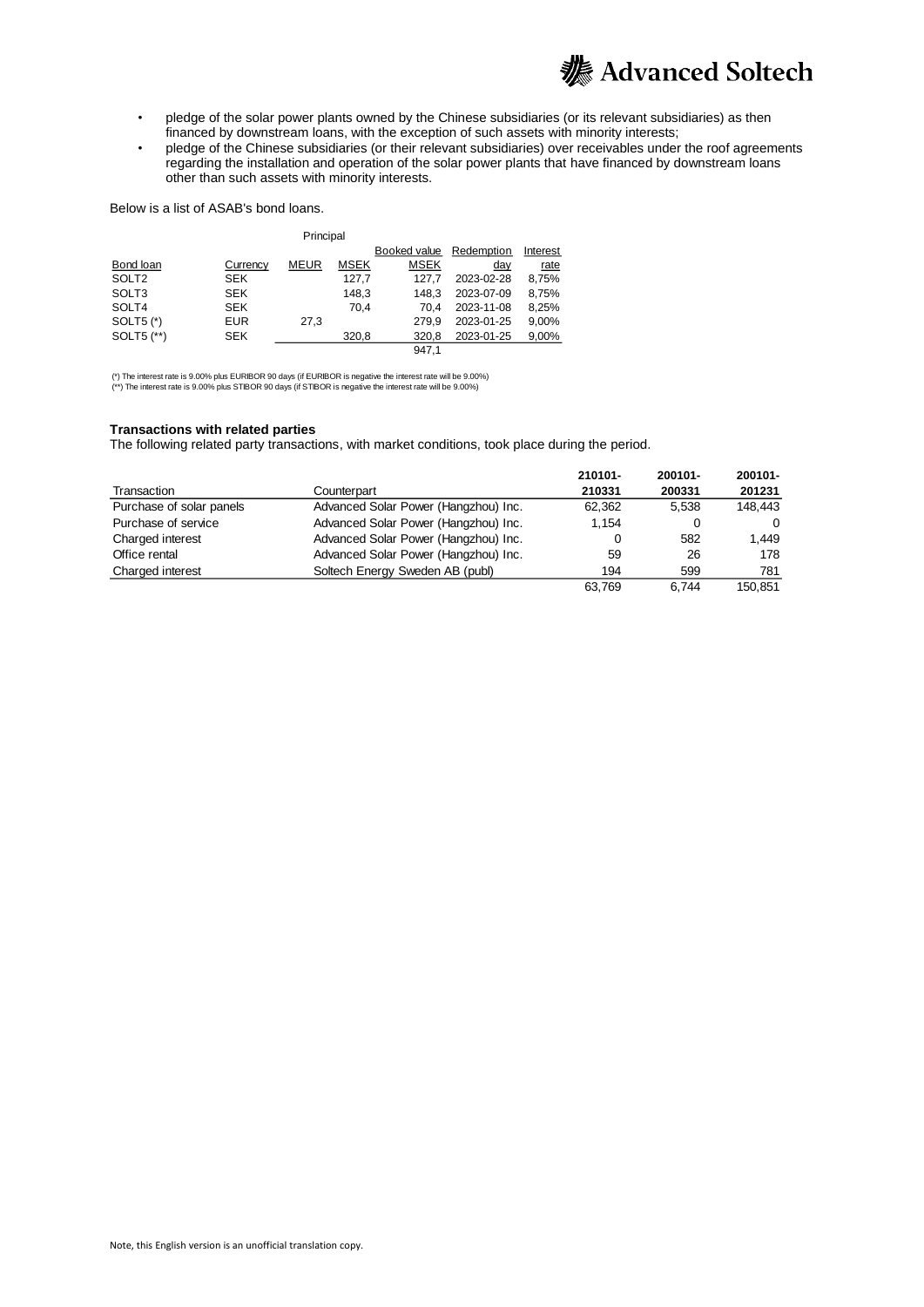

### **ABOUT ADVANCED SOLTECH**

# **Other Information**

#### **Risks**

Risk is defined as uncertainty, positive or negative, which can affect ASAB's goals and the ability to achieve the best possible results. The risks are divided into four categories:

- financial risks
- business and strategic risks<br>• pational risk
- national risk<br>• legal and reg
- legal and regulatory risks.

Based on the type and characteristics of the risk, management is responsible for conducting risk analyzes and developing action plans and implementing these to reduce uncertainty where possible and optimize the financial effects. Policy and process for risk management as well as the most important overall risks must be reported in ASAB's annual report and short-term risks must be reported in the quarterly reports if necessary. Below are two areas that the company considers to be particularly critical of the business.

#### *Depending on key people*

ASAB is a relatively small company and is dependent on key personnel and key employees. If the company loses these people or finds it difficult to attract equally qualified employees, this can affect the company's operations and ability to execute current and future strategies. It is crucial for the company's success to continue to be able to attract and retain qualified staff. This in turn depends on factors such as the company's business development, ability to create stimulating tasks, workload, incentive programs and competition for experienced employees. If one or more persons should leave or otherwise terminate their relationship with the Company or if any of these key persons significantly changes or reduces their roles within the Company, there is a risk that the Company will not be able to find qualified replacements or services that can contribute in good time. corresponding way to the Company's operations. This may delay and / or complicate the continued development of ASAB.

#### *Changes in exchange rates*

Concerns in the foreign exchange market involve currency risks as the Company operates in an international market. A weakening of the Swedish krona compared with the euro, but perhaps above all with the Chinese currency, RMB (yuan), would mean increased costs and could affect the Company's earnings and financial position. The company has external loans in Euro but has an accounting currency in SEK, which can lead to accounting currency losses. The company has, together with an external party, worked to formulate a currency policy in order to handle currency fluctuations in the best and most cost-effective way.

#### **Sustainability**

#### *Environmental responsibility*

Advanced Soltech will offer environmentally friendly products and services that are produced with the least possible resource and energy consumption and with low environmental impact. All solar cells sold by Advanced Soltech are collected for recycling when they are used up. Wise resource management is a key word within the company and great focus is placed on resource use, regardless of whether it concerns energy, premises, waste, travel or transport, and to reduce these based on reasonable efforts. Advanced Soltech works systematically and prevents pollution through a goal-oriented environmental work that is an integral part of the company's culture. Current environmental requirements together with environmental aspects and environmental goals form the basis for our work.

#### *Social responsibility*

Advanced Soltech shall safeguard the integrity of the company's stakeholders and partners and handle information so that it is protected and managed in a responsible manner. We have a clear focus on sustainability and we work to ensure that our partners are also expected to share our values and our code of conduct. Employees are one of the company's most important assets. It is through the employees' commitment, development and competence that we create a culture where we and our partners thrive. We strive for a work climate and a work environment that is the best possible for all employees. As an employer, we take our responsibility by offering each employee a developing and responsible job.

#### *Other*

Diversity enriches and we therefore work actively with diversity and gender equality issues. We support and follow the principles of the UN Global Compact initiative.

#### **Owner and the share**

The company is 50.82 percent owned by Soltech Energy Sweden AB (publ) and 48.83 percent by Advanced Solar Power (Hangzhou) Inc. The remaining 0.35 percent shareholding consists of preference shareholders.

#### **The Group**

The report covers Advanced Soltech Sweden AB (publ), consisting of the Swedish parent company Advanced Soltech Sweden AB (publ) and the wholly owned subsidiaries

- Advanced SolTech Renewable Energy (Hangzhou) Co., Ltd
- Longrui Solar Energy (Suqian) Co., Ltd
- ST-Solar Holding AB (dormant)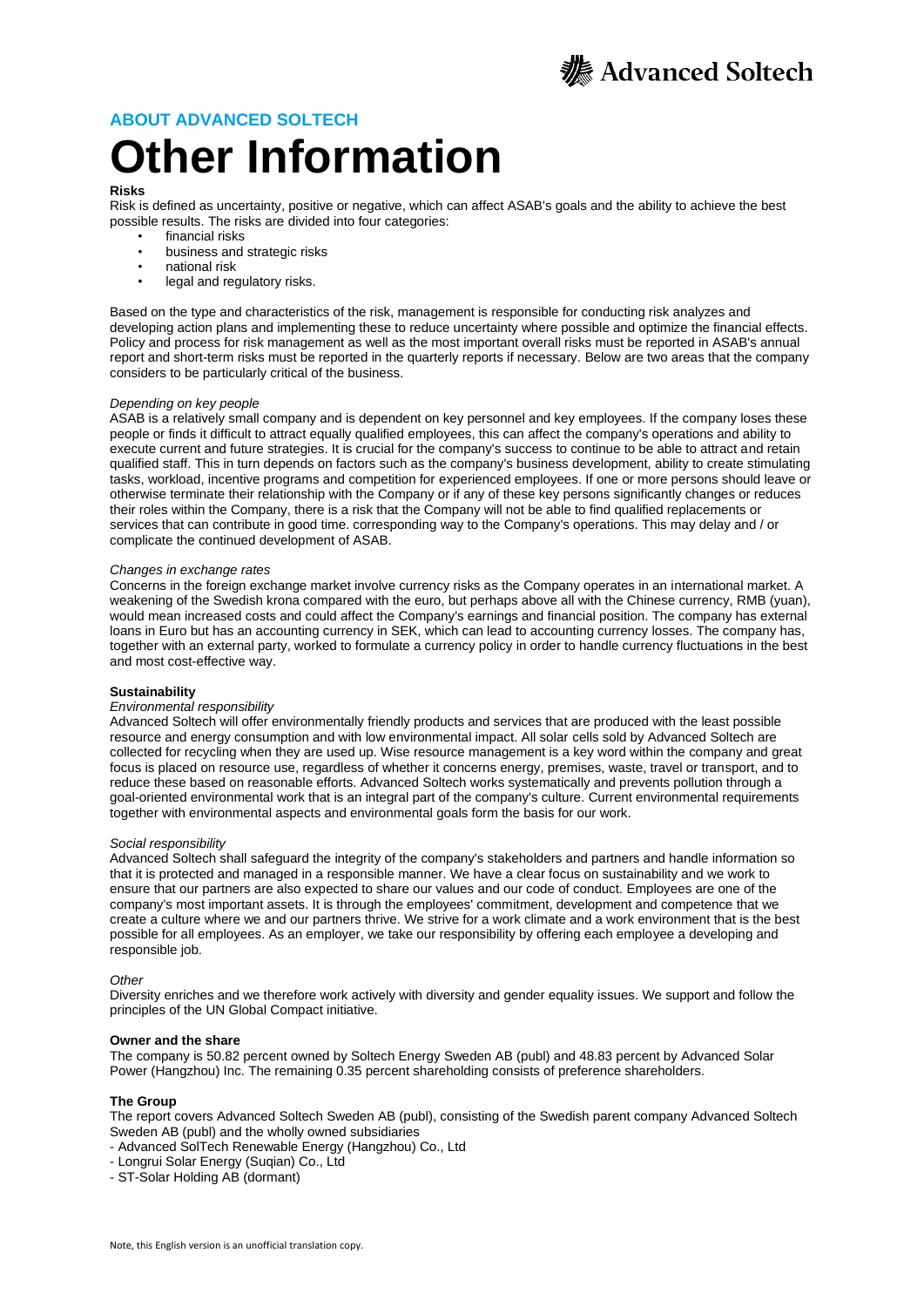

The two Chinese subsidiaries are in their turn the parent companies of local Chinese companies, so-called SPVs (Special Purpose Vehicle) established in different regions of China. The companies are without employees.

#### **Corporate governance**

Advanced Soltech Sweden AB (publ) is a Swedish public limited company. The company is formed in Sweden and was registered with Bolagsverket 2016-03-30 and has conducted operations since its. The company follows the rules of the Swedish Companies Act (2005: 551) and other applicable laws and regulations in Stockholm, Sweden where the company has its registered office.

The basis for the company's operations is the Articles of Association. The object of the company's operations is to conduct financing of the Group's solar energy facilities, but not such operations referred to in the Banking and Financing Operations Act and activities compatible therewith, as stated in the Articles of Association §3. The Articles of Association have been revised during the financial year, mainly §5 applicable share number, this to be able to issue preference shares.

The Annual General Meeting approves the Articles of Association and appoints them annual board. The board is responsible for the company's organization and administration and appoints or dismisses the CEO. The Board annually adopts written rules of procedure for his work, combined with a CEO instruction for distribution of work between the board and the CEO.

Issues relating to remuneration or auditing are decided directly by the company's board of directors, via the Remuneration Committee and the Audit Committee. All members of the Board are elected next Annual General Meeting. Each individual board member reserves the right to resign at any time.

In addition to the laws and regulations that regulate the company's operations as above, the company applies Swedish and international accounting legislation that ensures that the financial the reporting meets the requirements.

#### **Forward-looking statements**

All forward-looking statements in this report are based on the company's best judgment at the time of the report. Such statements, like all future assessments, contain risks and uncertainties, which may mean that the actual outcome will be different. In addition to what is required by current legislation, forward-looking statements only apply on the day they are made and the company does not undertake to update these in the light of new information or future events. The company does not provide any forecasts.

#### **Calendar**

- ASAB's Annual General Meeting 2021 will take place on 26 May 2021
- Interim report for the second quarter of 2021 will be published on August 24, 2021
- Interim report for the third quarter of 2021 will be published on November 9, 2021
- Year-end report of 2021 will be published on February 24, 2022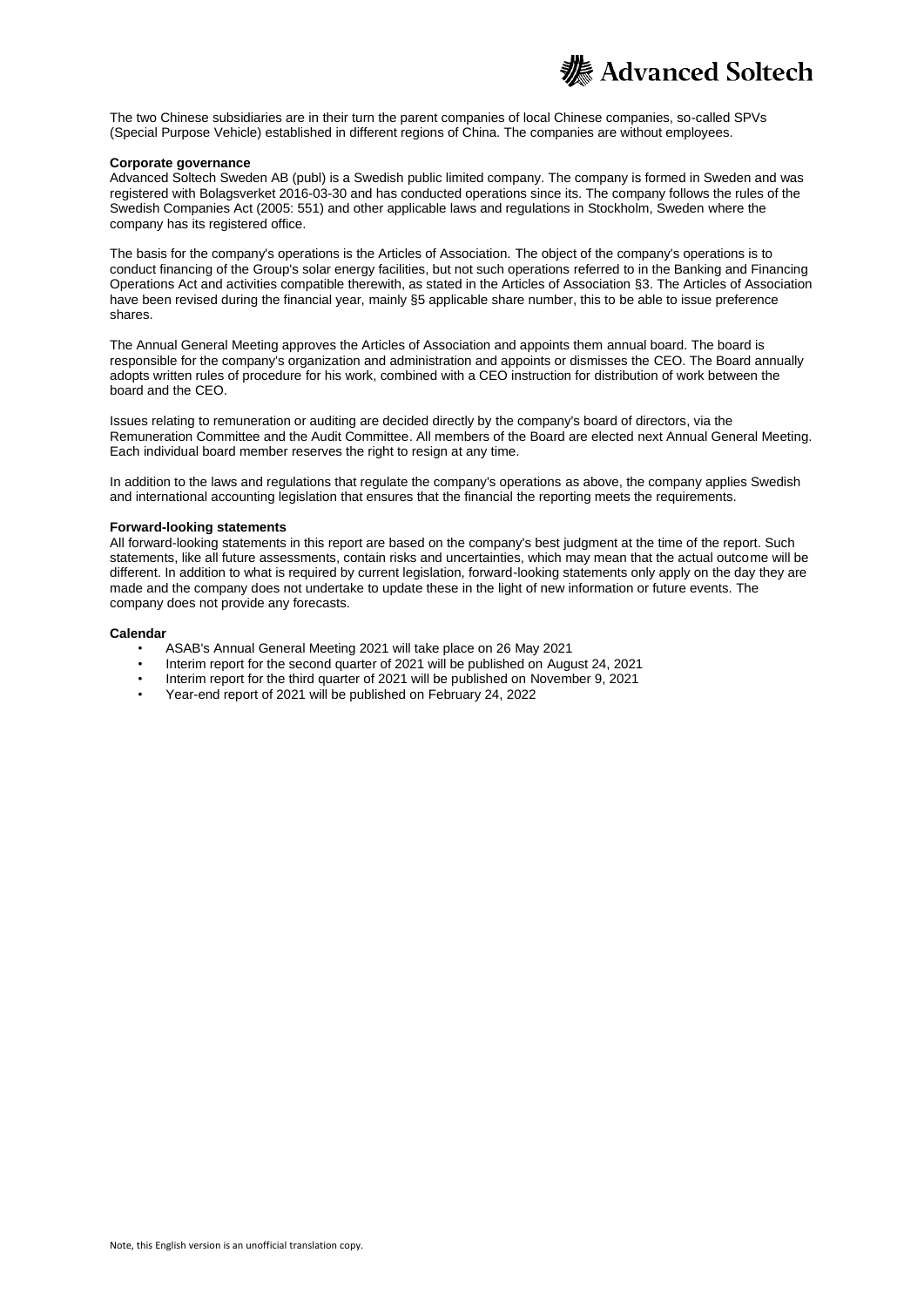

## **Income Statement**

| (SEK 000')                                  |           | 210101-210331 200101-200331 200101-201231 |            |
|---------------------------------------------|-----------|-------------------------------------------|------------|
| Net revenue                                 | 19,708    | 9,957                                     | 86,401     |
| Other operating income                      | 7,332     | 6,098                                     | 52,393     |
| <b>Total revenue</b>                        | 27,040    | 16,055                                    | 138,794    |
| <b>Operating expenses</b>                   |           |                                           |            |
| Other external expenses                     | $-5,619$  | -643                                      | $-13,761$  |
| Personnel expenses                          | $-3,025$  | $-1,318$                                  | $-9,115$   |
| Depreciation and amortization               | $-11,282$ | $-10,483$                                 | $-39,072$  |
| Other operating expenses                    | $\Omega$  | 0                                         | $-667$     |
| <b>Total operating expenses</b>             | $-19,926$ | $-12,444$                                 | $-62,615$  |
| <b>Operating profit / EBIT</b>              | 7,114     | 3,611                                     | 76,179     |
| <b>Result from financial items</b>          |           |                                           |            |
| Interest income and similar income items    | 34        | 64                                        | 1,839      |
| Interest expenses and similar charges       | $-32,258$ | $-30,143$                                 | $-123,637$ |
| Currency gains and losses                   | 40,080    | 26,623                                    | $-41,340$  |
| <b>Profit after financial items</b>         | 14,970    | 155                                       | $-86,959$  |
| Tax                                         |           | 0                                         | $-10,058$  |
| The result for the period                   | 14,971    | 155                                       | $-97,017$  |
| Attributable to the parent company's owners | 15,038    | 222                                       | $-98,477$  |
| Minority interest                           | $-67$     | $-67$                                     | 1,460      |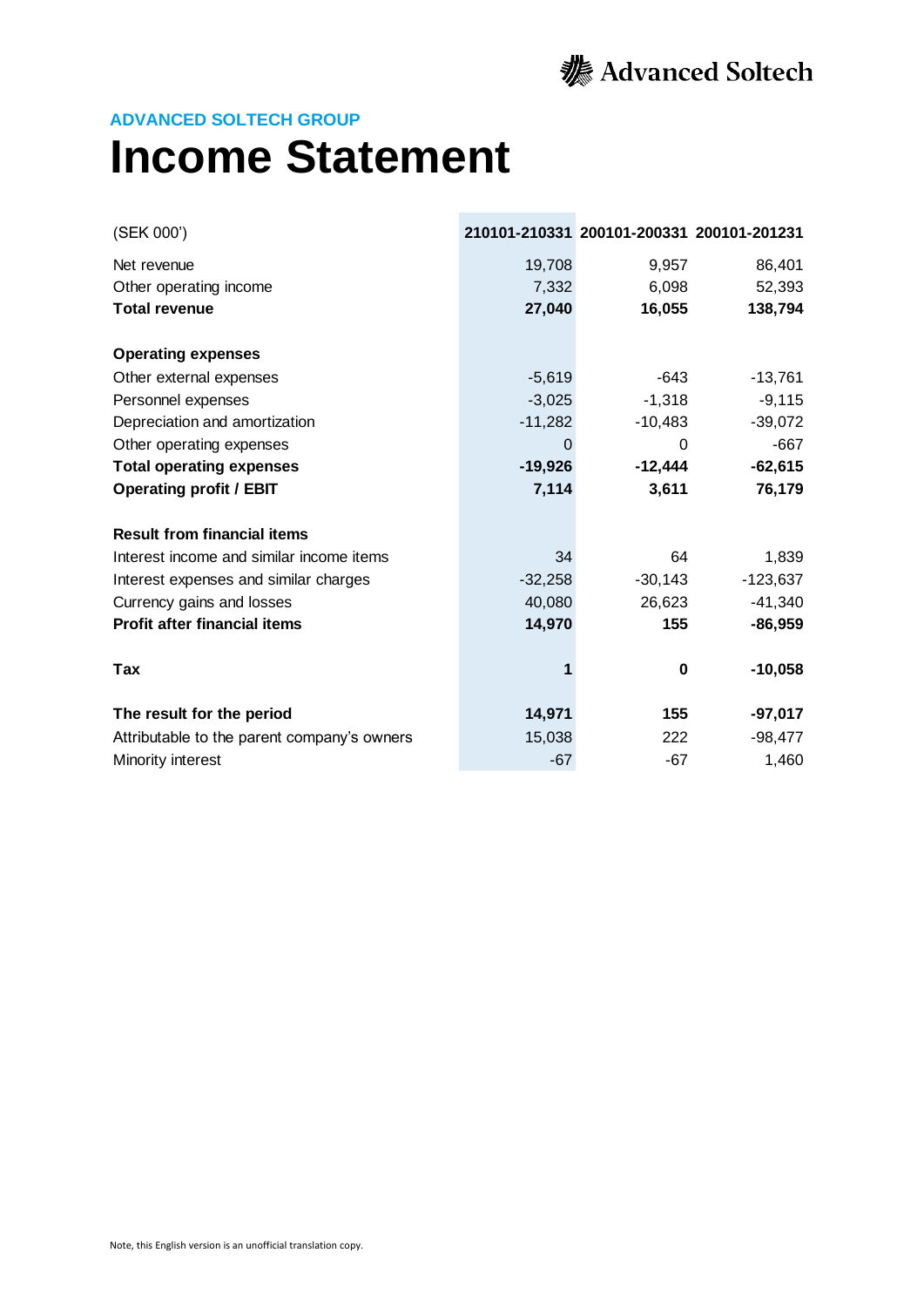

## **Balance Sheet**

| (SEK 000')                                | 2021-03-31 | 2020-03-31 | 2020-12-31 |
|-------------------------------------------|------------|------------|------------|
|                                           |            |            |            |
| <b>ASSETS</b>                             |            |            |            |
| <b>Fixed assets</b>                       |            |            |            |
| Intangible fixed assets                   |            |            |            |
| Total intangible fixed assets             | 44,245     | 49,223     | 42,266     |
| <b>Total intangible fixed assets</b>      | 44,245     | 49,223     | 42,266     |
| <b>Tangible fixed assets</b>              |            |            |            |
| Solar PV installations                    | 1,091,148  | 956,184    | 918,209    |
| Solar PV installations under construction | 0          | 26,947     | 59,963     |
| Other tangible assets                     | 1,643      | 2,156      | 1,703      |
| Prepayments of solar PV installations     | 0          | 9,634      | 0          |
| <b>Total tangible fixed assets</b>        | 1,092,791  | 994,921    | 979,875    |
|                                           |            |            |            |
| <b>Financial assets</b>                   |            |            |            |
| Other long-term receivables               | 97,510     | 87,688     | 88,271     |
| Deferred tax assets                       | 9,902      | 9,883      | 7,858      |
| <b>Total financial fixed assets</b>       | 107,412    | 97,571     | 96,129     |
| <b>Total fixed assets</b>                 | 1,244,448  | 1,141,715  | 1,118,270  |
|                                           |            |            |            |
| <b>Current assets</b>                     |            |            |            |
| <b>Short-term receivables</b>             |            |            |            |
| Accounts receivable                       | 26,406     | 24,451     | 23,537     |
| Tax receivable                            | 147        | 467        | 0          |
| Other receivables                         | 20,695     | 30,034     | 16,790     |
| Prepaid expenses and accrued income       | 33,683     | 9,367      | 25,128     |
| <b>Total current receivables</b>          | 80,931     | 64,319     | 65,455     |
|                                           |            |            |            |
| <b>Cash and bank balances</b>             |            |            |            |
| Cash and bank balances                    | 29,725     | 13,661     | 73,325     |
| <b>Total cash and bank balances</b>       | 29,725     | 13,661     | 73,325     |
| <b>Total current assets</b>               | 110,656    | 77,980     | 138,780    |
| <b>TOTAL ASSETS</b>                       | 1,355,104  | 1,219,695  | 1,257,050  |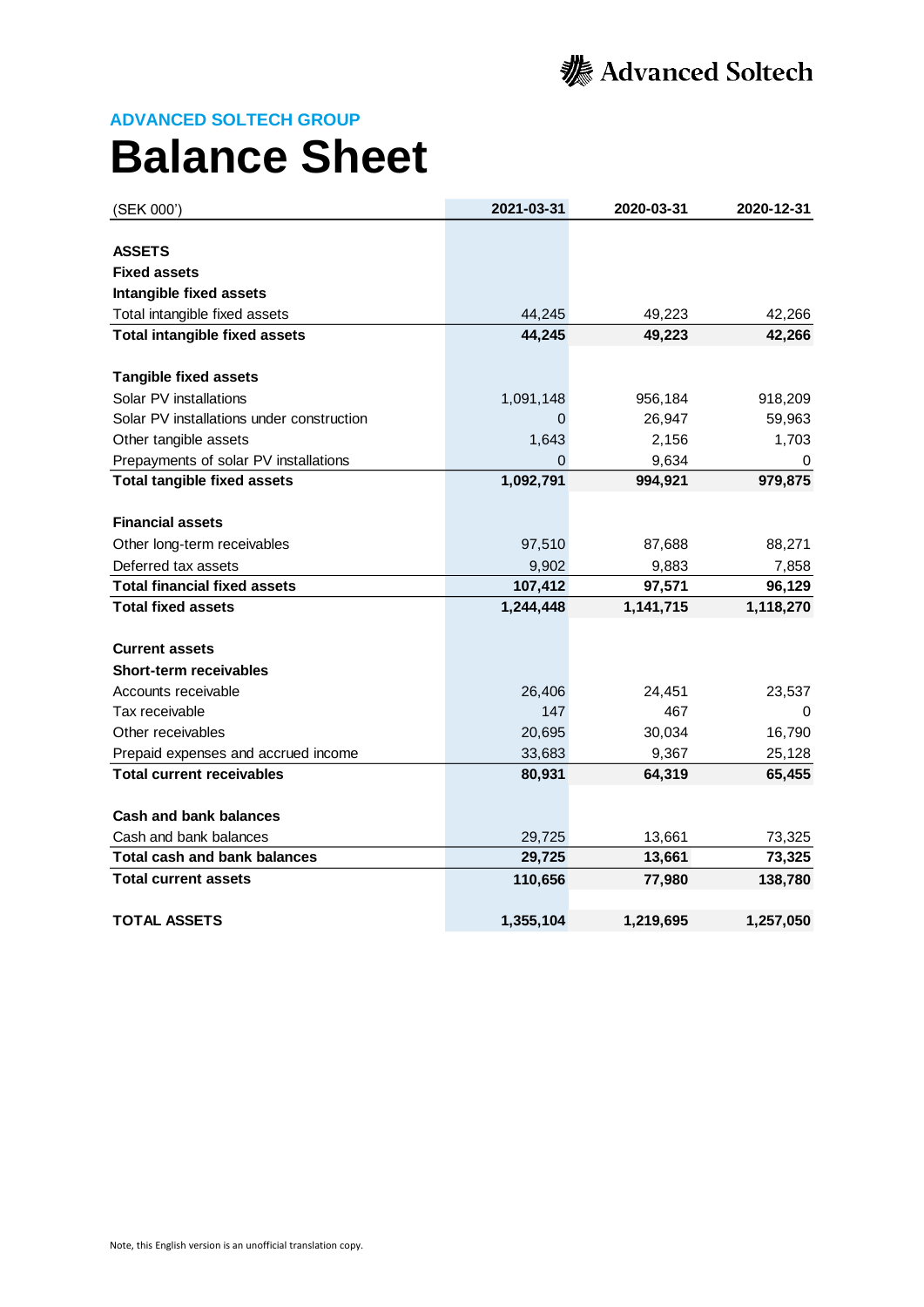

# **Balance Sheet, continued**

| (SEK 000')                                             | 2021-03-31 | 2020-03-31 | 2020-12-31 |
|--------------------------------------------------------|------------|------------|------------|
|                                                        |            |            |            |
| <b>EQUITY AND LIABILITIES</b>                          |            |            |            |
| <b>Equity</b>                                          |            |            |            |
| Share capital                                          | 4,316      | 4,300      | 4,316      |
| Additional paid in capital                             | 331,950    | 185,692    | 331,950    |
| Retained earnings including profit/loss for the period | $-96,933$  | 7,696      | $-133,589$ |
| Equity related to:                                     |            |            |            |
| Owners of the parent company                           | 232,565    | 191,326    | 195,631    |
| Minority interest in equity                            | 6,768      | 6,362      | 7,046      |
| <b>Total equity</b>                                    | 239,333    | 197,688    | 202,677    |
|                                                        |            |            |            |
| <b>Provisions</b>                                      |            |            |            |
| Deferred tax liability                                 | 8,510      | 7,976      | 7,853      |
| <b>Total provisions</b>                                | 8,510      | 7,976      | 7,853      |
|                                                        |            |            |            |
| <b>Non-current liabilities</b>                         |            |            |            |
| Other non-current liabilities                          | 37,018     | 39,450     | 34,886     |
| Liabilities to group companies                         | 28,064     | 29,958     | 27,323     |
| Bond loan                                              | 893,558    | 803,974    | 882,699    |
| <b>Total non-current liabilities</b>                   | 958,640    | 873,382    | 944,908    |
|                                                        |            |            |            |
| <b>Current liabilities</b>                             |            |            |            |
| Liabilities to credit institutions                     | 0          | 39,796     | 0          |
| Accounts payable                                       | 105,961    | 80,146     | 56,600     |
| <b>Tax liabilities</b>                                 | 9,364      | 2,502      | 9,116      |
| Other current liabilities                              | 12,387     | 3,330      | 8,547      |
| Accrued expenses and prepaid income                    | 20,909     | 14,875     | 27,349     |
| <b>Total current liabilities</b>                       | 148,621    | 140,649    | 101,612    |
|                                                        |            |            |            |
| <b>TOTAL EQUITY AND LIABILITIES</b>                    | 1,355,104  | 1,219,695  | 1,257,050  |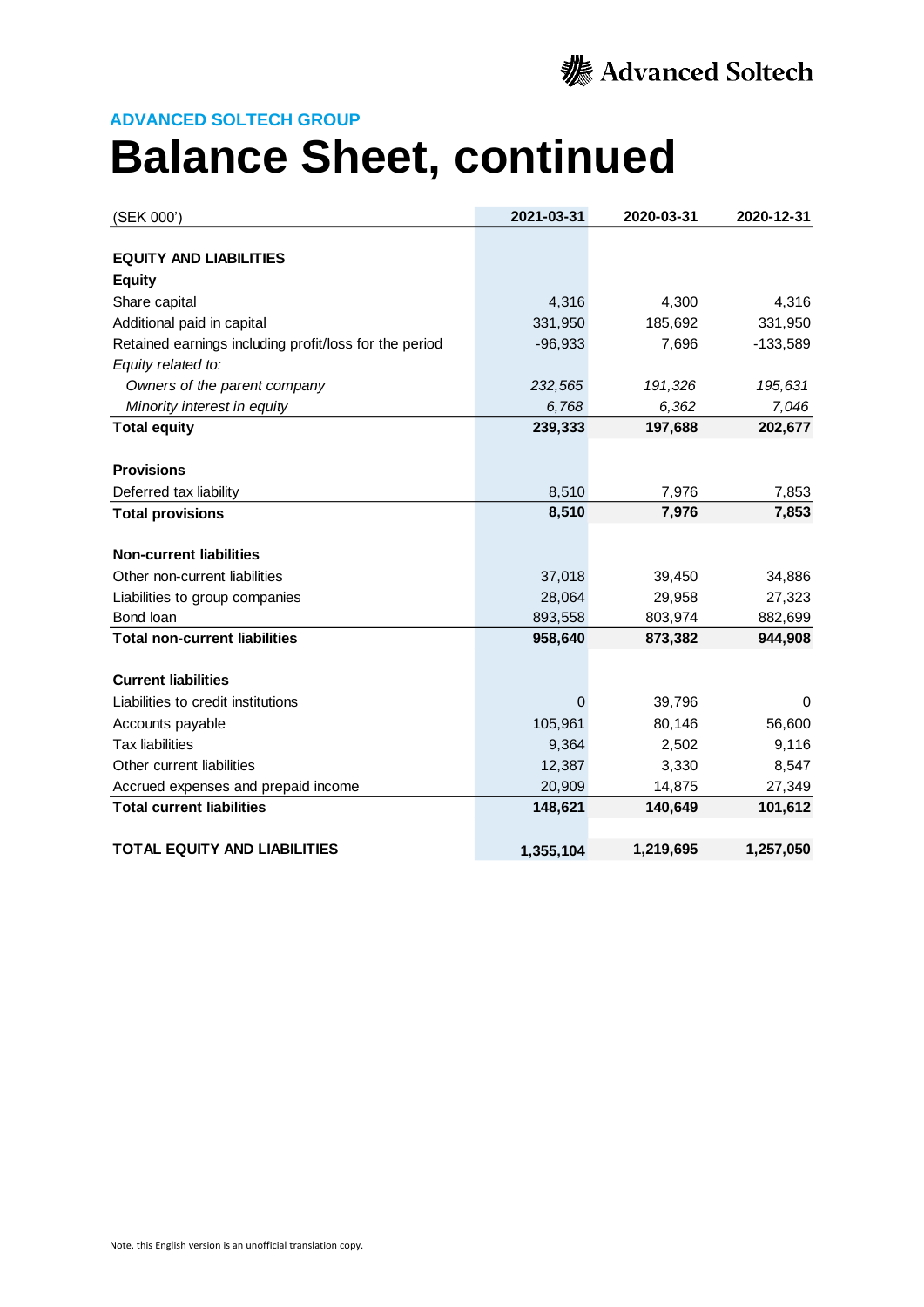

# **Changes in equity**

|                                |               |                   |                            | Retained earnings    |         |                |              |
|--------------------------------|---------------|-------------------|----------------------------|----------------------|---------|----------------|--------------|
| 210101-210331                  |               | Other contributed |                            | including profit for |         |                |              |
|                                | Share capital |                   | equity Translation reserve | the period           | Total   | Minority share | Total equity |
| Opening balance                | 4.316         | 331.950           | $-15.647$                  | $-124.987$           | 195.632 | 7.045          | 202.677      |
| Result for the period          |               |                   |                            | 15.038               | 15.038  | -67            | 14.971       |
| <b>Translation differences</b> |               |                   | 21.896                     |                      | 21.896  | 412            | 22,308       |
| <b>Dividends</b>               |               |                   |                            |                      |         | $-623$         | $-623$       |
| Closing balance                | 4.316         | 331.950           | 6.249                      | $-109.949$           | 232.566 | 6.767          | 239.333      |

| 200101-200331                  |               | Other contributed |                            | Retained earnings<br>including profit for |         |                |                     |
|--------------------------------|---------------|-------------------|----------------------------|-------------------------------------------|---------|----------------|---------------------|
|                                | Share capital |                   | equity Translation reserve | the period                                | Total   | Minority share | <b>Total equity</b> |
| Opening balance                | 500           | 189.492           | 5.366                      | -26.509                                   | 168.849 | 6.032          | 174.881             |
| Result for the period          |               |                   |                            | 222                                       | 222     | $-67$          | 155                 |
| <b>Translation differences</b> |               |                   | 22.256                     |                                           | 22.256  | 396            | 22.652              |
| Rights issue                   | 3.800         | $-3.800$          |                            |                                           |         |                |                     |
| Closing balance                | 4.300         | 185.692           | 27.622                     | $-26.287$                                 | 191.327 | 6.361          | 197.688             |

|                                |               |                   |                            | Retained earnings    |           |                |                     |
|--------------------------------|---------------|-------------------|----------------------------|----------------------|-----------|----------------|---------------------|
| 200101-201231                  |               | Other contributed |                            | including profit for |           |                |                     |
|                                | Share capital |                   | equity Translation reserve | the period           | Total     | Minority share | <b>Total equity</b> |
| Opening balance                | 500           | 189.492           | 5.366                      | -26.509              | 168.849   | 6.032          | 174.881             |
| Result for the period          |               |                   |                            | $-98.478$            | -98.478   | 1.460          | -97.018             |
| <b>Translation differences</b> |               |                   | $-21.013$                  |                      | $-21.013$ | $-447$         | $-21.460$           |
| Rights issue                   | 3.816         | 154.075           |                            |                      | 157.891   |                | 157.891             |
| <b>Issue cost</b>              |               | $-11.617$         |                            |                      | $-11.617$ |                | $-11,617$           |
| Closing balance                | 4.316         | 331.950           | $-15.647$                  | $-124.987$           | 195.632   | 7.045          | 202,677             |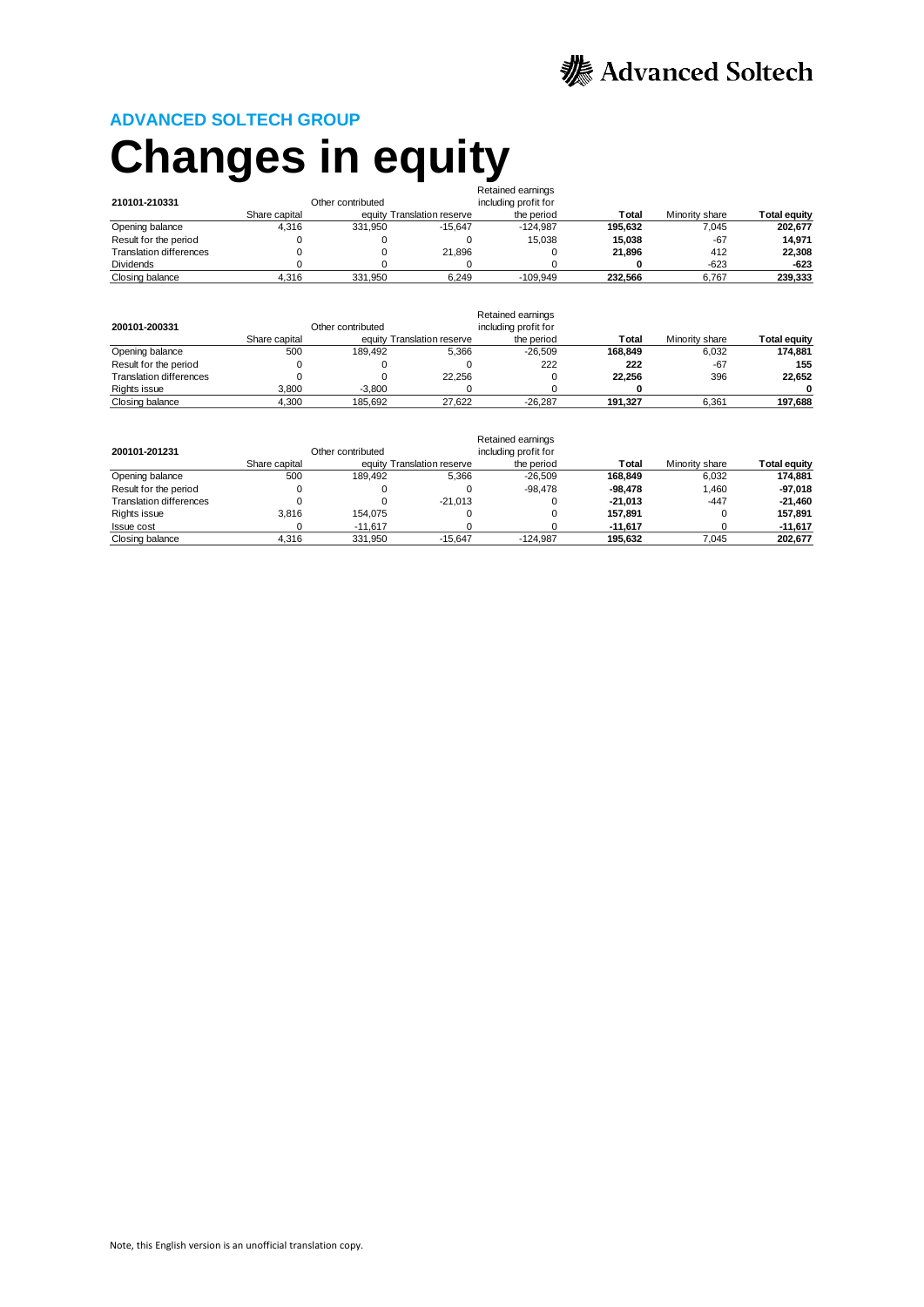

# **Cash flow analysis**

| (SEK 000')                                          |           | 210101-210331 200101-200331 200101-201231 |            |
|-----------------------------------------------------|-----------|-------------------------------------------|------------|
| Cash flows from operating activities                |           |                                           |            |
| Operating profit (EBIT)                             | 7,114     | 3,611                                     | 76,179     |
| Adjustment for depreciation and amortization        | 11,282    | 10,483                                    | 39,072     |
| Adjustment for items not included in the cash flow  | $-134$    | $-3,775$                                  | $-4,019$   |
|                                                     | 18,262    | 10,319                                    | 111,232    |
|                                                     |           |                                           |            |
| Interest received                                   | 34        | 64                                        | 1,839      |
| Interest paid                                       | $-32,441$ | $-28,098$                                 | $-108,816$ |
| Income tax paid                                     | $-374$    | $-108$                                    | $-614$     |
|                                                     | $-32,781$ | $-28,142$                                 | $-107,591$ |
|                                                     |           |                                           |            |
| Change in accounts receivables                      | $-1,395$  | $-337$                                    | $-2,418$   |
| Change in other short-term receivables              | $-7,881$  | $-6,591$                                  | $-16,841$  |
| Change in accounts payables                         | 44,741    | $-5,244$                                  | $-29,810$  |
| Change in other current liabilities                 | 3,336     | 795                                       | 11,192     |
| Cash flow from working capital                      | 38,801    | $-11,377$                                 | $-37,877$  |
| Cash flow from operating activities                 | 24,282    | $-29,200$                                 | $-34,236$  |
|                                                     |           |                                           |            |
| <b>Investing activities</b>                         |           |                                           |            |
| Investments in tangible fixed assets                | $-62,374$ | $-9,936$                                  | $-136,306$ |
| Investments in intangible fixed assets              | 0         | 0                                         | 0          |
| Investments in other financial fixed assets         | $-6,695$  | 1,708                                     | 1,107      |
| Cash flow from investing activities                 | $-69,069$ | $-8,228$                                  | $-135,199$ |
|                                                     |           |                                           |            |
| <b>Financing activities</b>                         |           |                                           |            |
| Shareholders' contributions                         | 0         | 0                                         | 157,891    |
| Shre issue cost                                     | 0         | 0                                         | $-11,617$  |
| Net proceeds from new loans                         | 0         | 0                                         | 86,368     |
| Repayment of loans                                  | 0         | 0                                         | $-37,526$  |
| Dividends to minority interest                      | $-623$    | 0                                         | 0          |
| Cash flow from financing activities                 | $-623$    | 0                                         | 195,116    |
| Cash flow for the period                            | $-45,410$ | $-37,428$                                 | 25,681     |
|                                                     | 1,810     | 1,239                                     | $-2,206$   |
| Translation difference in cash and cash equivalents |           |                                           |            |
| Cash and cash equivalents opening balance           | 73,325    | 49,850                                    | 49,850     |
| Cash and cash equivalents closing balance           | 29,725    | 13,661                                    | 73,325     |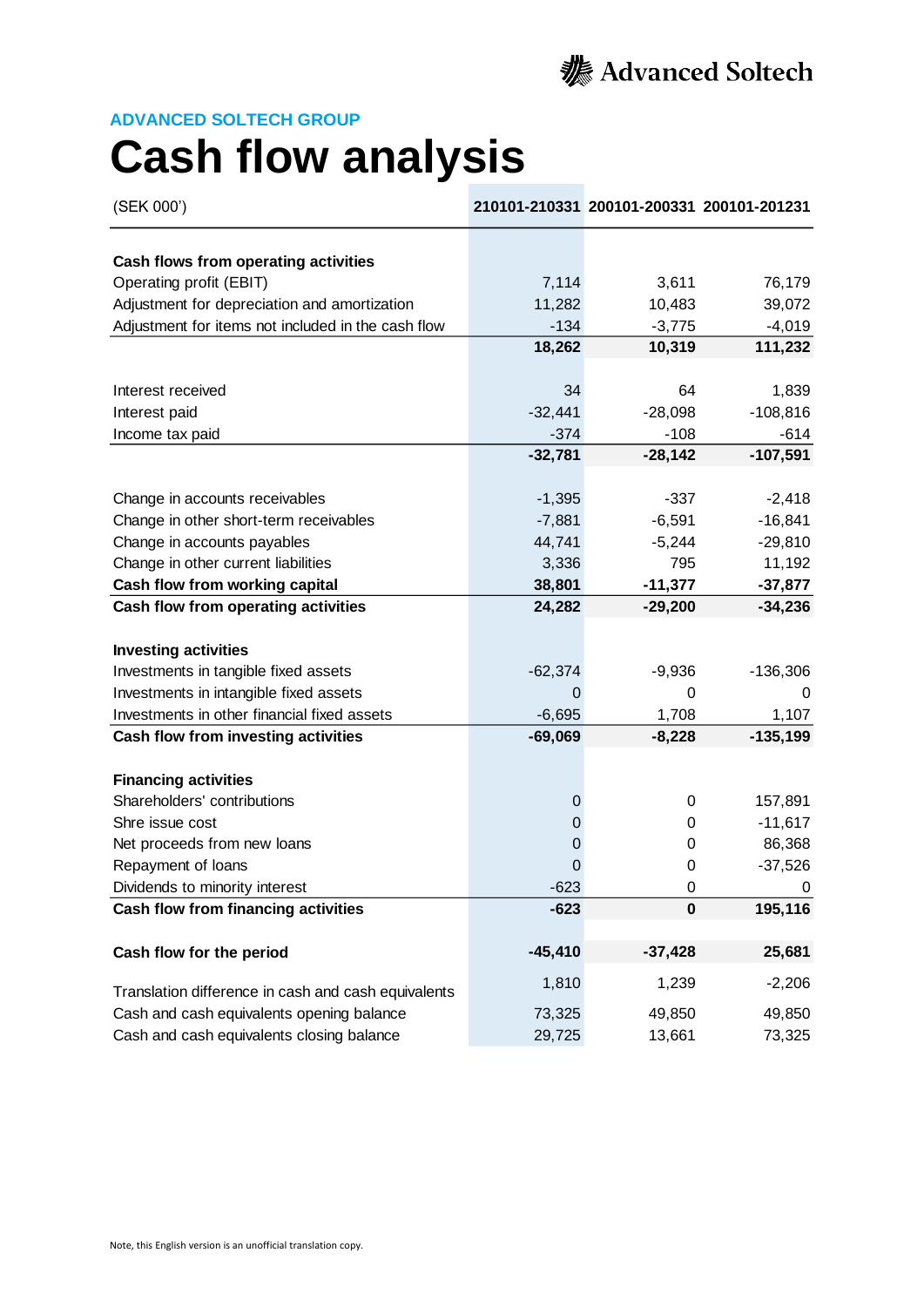

### **PARENT COMPANY**

# **Income Statement**

| (SEK 000')                               |           | 210101-210331 200101-200331 200101-201231 |           |
|------------------------------------------|-----------|-------------------------------------------|-----------|
| Net revenue                              | $\Omega$  | 2,964                                     | 6,235     |
| Other operating income                   | 14        | 0                                         | 284       |
| <b>Total revenue</b>                     | 14        | 2,964                                     | 6,519     |
| <b>Operating expenses</b>                |           |                                           |           |
| Other external expenses                  | $-693$    | $-1,930$                                  | $-8,380$  |
| Personnel expenses                       | $-2,298$  | -821                                      | $-5,938$  |
| Depreciation and amortization            | -1        | 0                                         | -1        |
| Other operating expenses                 | $-1$      | $\Omega$                                  | $-665$    |
| <b>Total operating expenss</b>           | $-2,993$  | $-2,751$                                  | $-14,984$ |
| <b>Operating profit / EBIT</b>           | $-2,979$  | 213                                       | $-8,465$  |
| <b>Result from financial items</b>       |           |                                           |           |
| Interest income and similar income items | 19,046    | 16,708                                    | 72,957    |
| Interest expenses and similar charges    | $-25,051$ | $-21,359$                                 | $-94,209$ |
| Currency gains and losses                | 9,302     | 23,242                                    | $-19,352$ |
| <b>Profit after financial items</b>      | 318       | 18,804                                    | $-49,069$ |
| Tax                                      | $-213$    | 0                                         | 474       |
| The result for the period                | 105       | 18,804                                    | $-48.595$ |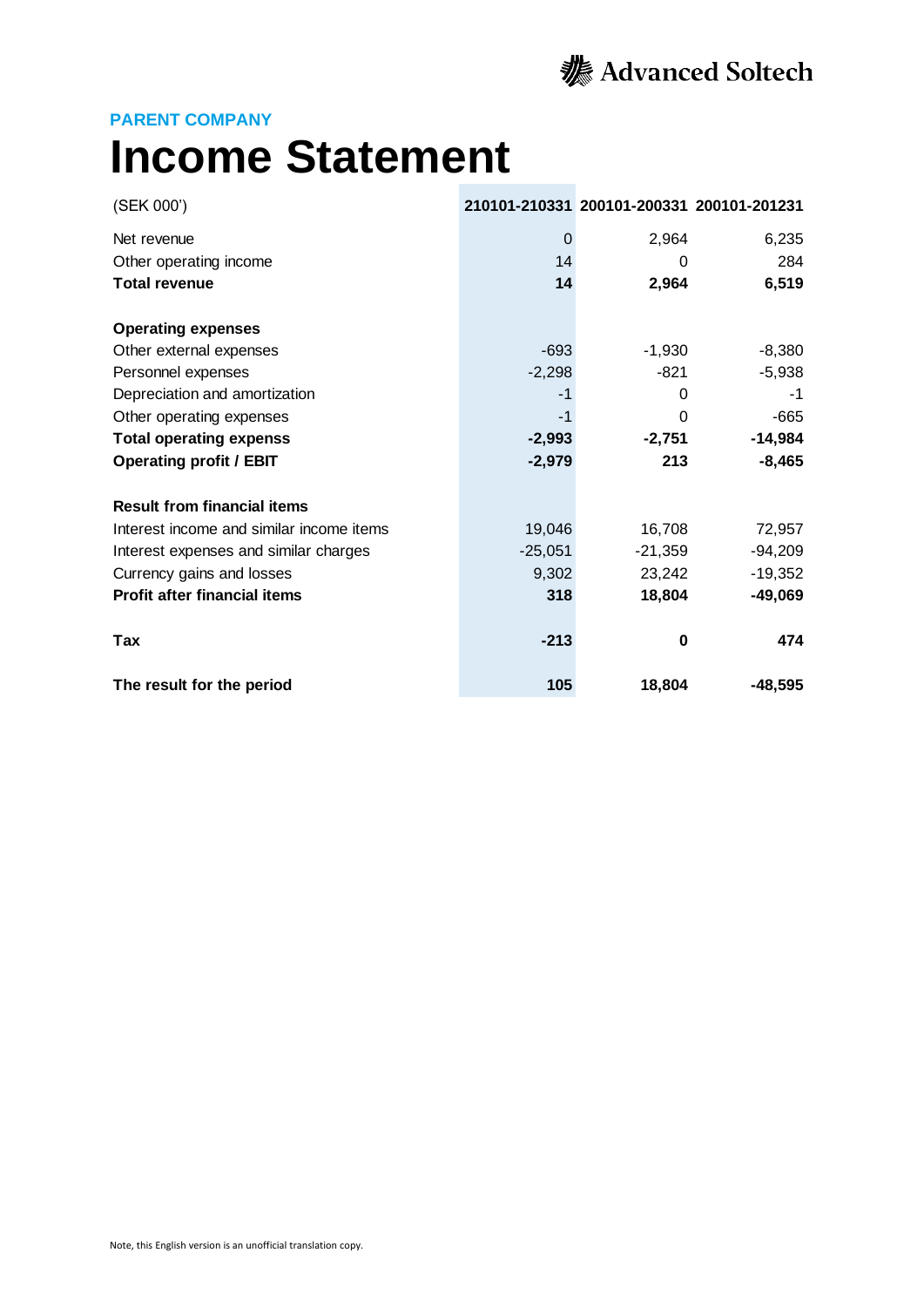**PARENT COMPANY**

# **Balance Sheet**

| (SEK 000')                          | 2021-03-31 | 2020-03-31 | 2020-12-31 |
|-------------------------------------|------------|------------|------------|
|                                     |            |            |            |
| <b>ASSETS</b>                       |            |            |            |
| <b>Fixed assets</b>                 |            |            |            |
| <b>Tangible fixed assets</b>        |            |            |            |
| Other tangible assets               | 21         | 0          | 22         |
| <b>Total tangible fixed assets</b>  | 21         | 0          | 22         |
| <b>Financial assets</b>             |            |            |            |
| Shares in group companies           | 461,922    | 388,097    | 461,922    |
| Receivables from group companies    | 740,845    | 696,830    | 726,365    |
| <b>Total financial fixed assets</b> | 1,202,767  | 1,084,927  | 1,188,287  |
| <b>Total fixed assets</b>           | 1,202,788  | 1,084,927  | 1,188,309  |
|                                     |            |            |            |
| <b>Current assets</b>               |            |            |            |
| <b>Receivables</b>                  |            |            |            |
| Receivables from group companies    | 54,628     | 15,662     | 34,610     |
| Tax receivable                      | 147        | 467        | 66         |
| Other receivables                   | 444        | 4,256      | 399        |
| Prepaid expenses and accrued income | 7,523      | 247        | 5,956      |
| <b>Total current receivables</b>    | 62,742     | 20,632     | 41,031     |
|                                     |            |            |            |
| Cash and bank balances              |            |            |            |
| Cash and bank balances              | 4,969      | 5,776      | 38,509     |
| <b>Total cash and bank balances</b> | 4,969      | 5,776      | 38,509     |
| <b>Total current assets</b>         | 67,711     | 26,408     | 79,540     |
| <b>TOTAL ASSETS</b>                 | 1,270,499  | 1,111,335  | 1,267,849  |
| <b>EQUITY AND LIABILITIES</b>       |            |            |            |
| <b>Equity</b>                       |            |            |            |
| Share capital                       | 4,316      | 4,300      | 4,316      |
| Additional paid in capital          | 346,301    | 200,043    | 346,301    |
| Retained earnings                   | $-45,766$  | 2,829      | 2,829      |
| Profit (loss) for the year          | 105        | 18,804     | $-48,595$  |
| <b>Total equity</b>                 | 304,956    | 225,976    | 304,851    |
|                                     |            |            |            |
| <b>Long-term liabilities</b>        |            |            |            |
| Liabilities to group companies      | 28,064     | 29,958     | 27,323     |
| Bond loan                           | 918,284    | 838,861    | 908,887    |
| <b>Total long-term liabilities</b>  | 946,348    | 868,819    | 936,210    |
| <b>Current liabilities</b>          |            |            |            |
| Accounts payable                    | 36         | 845        | 620        |
| <b>Tax liabilities</b>              | 0          | 772        | 0          |
| Other current liabilities           | 784        | 167        | 572.       |
| Accrued expenses and prepaid income | 18,375     | 14,756     | 25,596     |
| <b>Total current liabilities</b>    | 19,195     | 16,540     | 26,788     |
|                                     |            |            |            |
| <b>TOTAL EQUITY AND LIABILITIES</b> | 1,270,499  | 1,111,335  | 1,267,849  |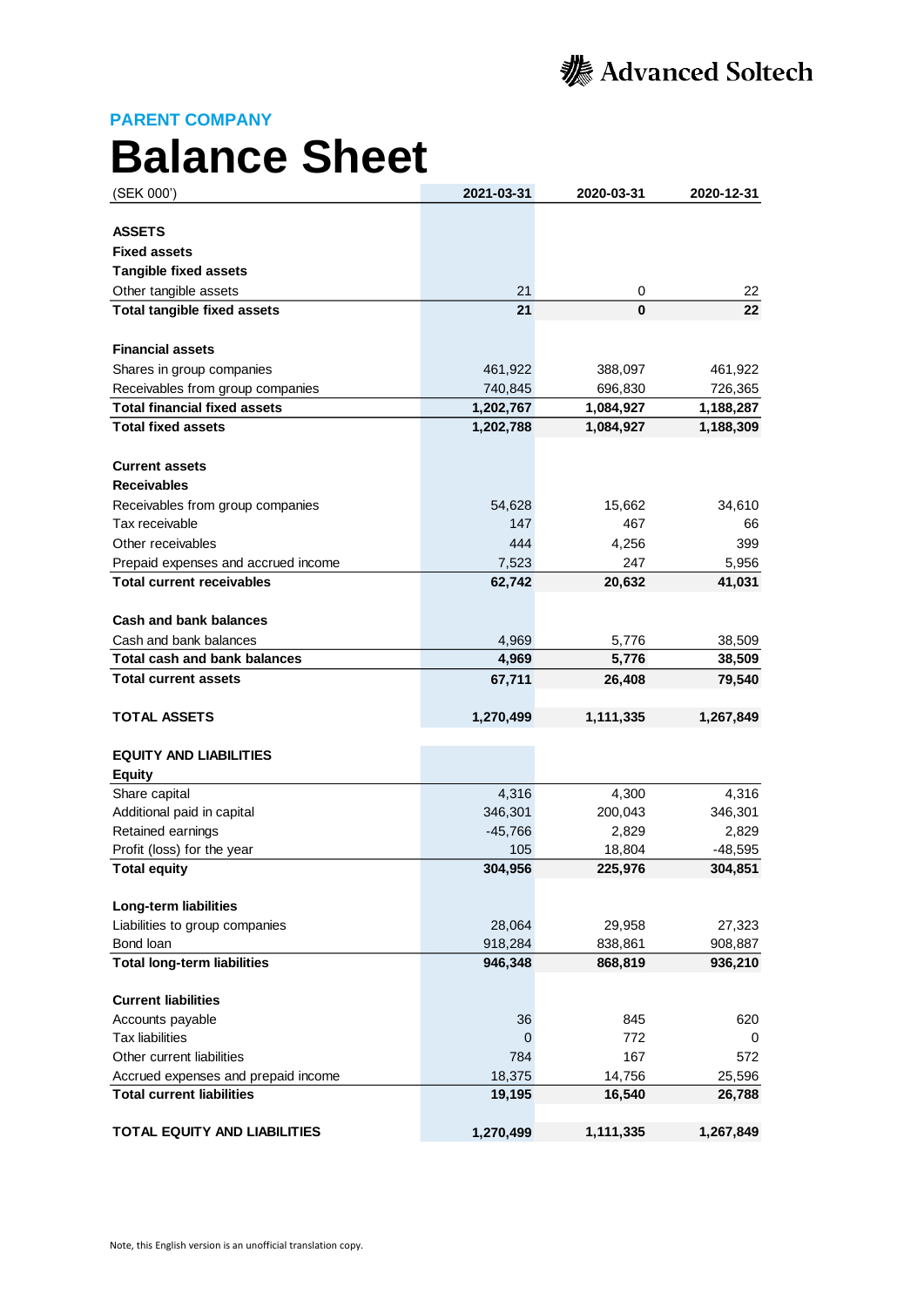

### **PARENT COMPANY**

# **Changes in equity**

| 210101-210331          | Share premium<br>Result for the |                                 |         |                        |         |
|------------------------|---------------------------------|---------------------------------|---------|------------------------|---------|
|                        |                                 | Share capital Retained earnings | fund    | Total equity<br>period |         |
| Opening balance        | 4.316                           | 2.829                           | 346.301 | -48.595                | 304.851 |
| Disposition of results |                                 | -48.595                         |         | 48.595                 | 0       |
| Result for the period  |                                 |                                 |         | 105                    | 105     |
| Closing balance        | 4.316                           | -45.766                         | 346.301 | 105                    | 304.956 |

| 200101-200331          | Result for the<br>Share premium |                                 |          |          |              |
|------------------------|---------------------------------|---------------------------------|----------|----------|--------------|
|                        |                                 | Share capital Retained earnings | fund     | period   | Total equity |
| Opening balance        | 500                             | 7.689                           | 203.845  | $-4.860$ | 207.174      |
| Disposition of results |                                 | $-4.860$                        |          | 4.860    | 0            |
| Rights issue           | 3,800                           |                                 | $-3.802$ |          | $-2$         |
| Result for the period  |                                 |                                 |          | 18.804   | 18,804       |
| Closing balance        | 4.300                           | 2,829                           | 200.043  | 18,804   | 225.976      |

| 200101-201231          | Result for the<br>Share premium |                                 |           |           |              |
|------------------------|---------------------------------|---------------------------------|-----------|-----------|--------------|
|                        |                                 | Share capital Retained earnings | fund      | period    | Total equity |
| Opening balance        | 500                             | 7,689                           | 203.845   | $-4.860$  | 207,174      |
| Disposition of results |                                 | $-4.860$                        |           | 4.860     | 0            |
| Rights issue           | 3,816                           |                                 | 154.073   |           | 157,889      |
| <b>Issue cost</b>      |                                 |                                 | $-11.617$ |           | $-11.617$    |
| Result for the period  |                                 |                                 |           | $-48.595$ | $-48,595$    |
| Closing balance        | 4.316                           | 2,829                           | 346.301   | $-48.595$ | 304,851      |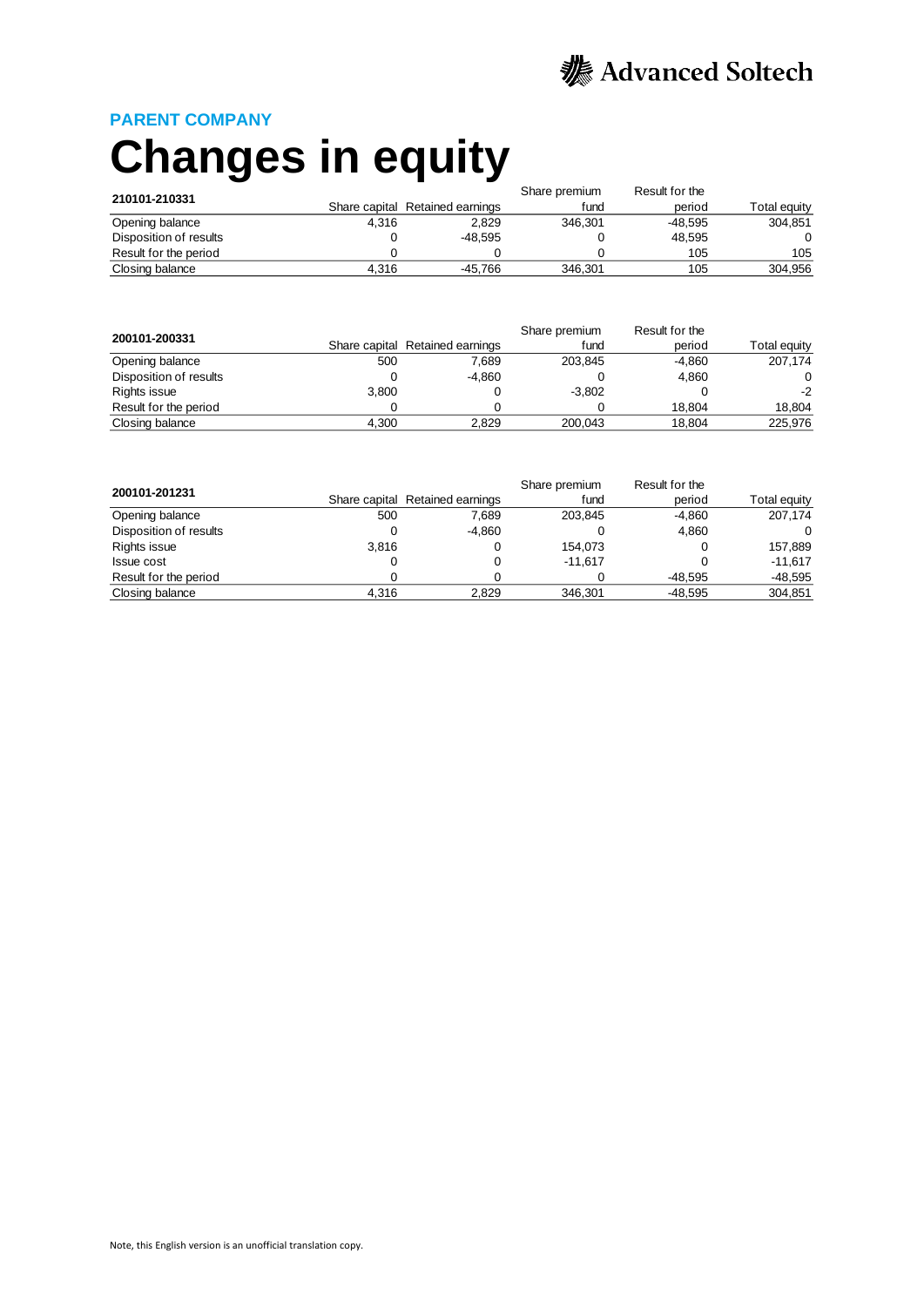

# **Note 1. Accounting and valuation principles**

#### **General accounting principles**

The Interim report and group accounting have been prepared in accordance with the Swedish Annual Accounts Act (1995:1554) and the Swedish Accounting Standards Board's general guidelines BFNAR 2012:1 Annual Report and Consolidated Financial Statements ("K3"). The Financial Statements are stated in thousands of kronor (kSEK) unless otherwise stated. Rounding errors may occur. The parent company's accounting currency is Swedish kronor, which also constitutes the accounting currency for the group.

Assets are divided into current assets and fixed assets. An asset is considered a current asset if it is expected to be realized within twelve months from the balance sheet date or within the company's business cycle. With business cycle refers to the time from the start of production until the company receives payment for delivered services or goods. The group's business cycle is estimated to be less than one year. If an asset does not meet the requirement for a current asset it is classified as a fixed asset. Offsetting of receivables and liabilities has not been made.

Liabilities are divided into current and non-current liabilities. Liabilities that are due within twelve months from the balance sheet date are reported as current liabilities. Everything else constitutes long-term liabilities.

#### **Consolidated financial statements**

The Interim report cover the parent company ASAB and the companies over which the parent company directly or indirectly has a controlling influence. Controlling influence means a right to decide on another company's financial and operational strategies in order to obtain economic benefits. In assessing whether a controlling influence exists, consideration shall be given to holdings of financial instruments with potential voting rights and which can be, without delay, utilised or converted into financial instruments with voting rights. Consideration shall also be taken of whether the company through an agent has the possibility to control the business.

Controlling influence normally exists when the parent company directly or indirectly holds shares that represent more than 50 percent of the votes. A subsidiary's income and expenses are included in the consolidated financial statements from the time of the acquisition of the controlling influence until the time when the parent company no longer has a controlling influence over the subsidiary.

All intra-group transactions, balances and unrealised gains and losses attributable to intra-group transactions have been eliminated in the preparation of the Interim report. The Group's earnings and components in equity are attributable to the parent company's owners and minority interests. Minority interests are reported separately in equity in the consolidated balance sheet and in direct connection with the item "Profit for the year" in the consolidated income statement. If consolidated equity regarding the subsidiary is negative, the minority interest in the subsidiary is reported as a claim on the minority, a negative item within equity, only if the minority has a binding obligation to cover the capital deficit and is able to fulfill the obligation.

#### **The parent company's accounting and valuation principles**

The Parent Company's and the Group's accounting principles are consistent with the exception of the reporting of untaxed reserves and year-end appropriations.

#### **Business acquisitions**

Business acquisitions are reported in accordance with acquisition accounting. The purchase price for the business is measured at fair value at the time of acquisition, which is calculated as the total of the fair values at the time of acquisition for paid assets, incurred or assumed liabilities and issued equity instruments and expenses that are directly attributable to the business acquisition. An example of expenses is transaction costs. The purchase price includes a contingent purchase price, provided that at the time of the acquisition, it is probable that the purchase price will be adjusted at a later date and that the amount can be estimated in a reliable manner. The acquisition value of the acquired unit is adjusted on the balance sheet date and when the final purchase price is determined, however not later than one year after the acquisition date.

The combined financial statements have been prepared in accordance with acquisition accounting. The time of acquisition is the time when the controlling influence is obtained. Identifiable assets and liabilities are initially valued at fair values at the time of acquisition. Goodwill consists of the difference between the acquired identifiable net assets at the time of acquisition and the acquisition value, including the value of the minority interest, and is initially valued at acquisition value. When acquiring less than all shares in the acquired entity, the value of the minority's share is added to the acquisition value. At the time of acquisition, goodwill is reported at acquisition value and after the first accounting after the acquisition, it is valued as acquisition value after deductions for depreciation and any write-downs.

Other intangible assets refer to acquired customer contact. These intangible assets are amortized in accordance with the remaining maturity of the underlying contract.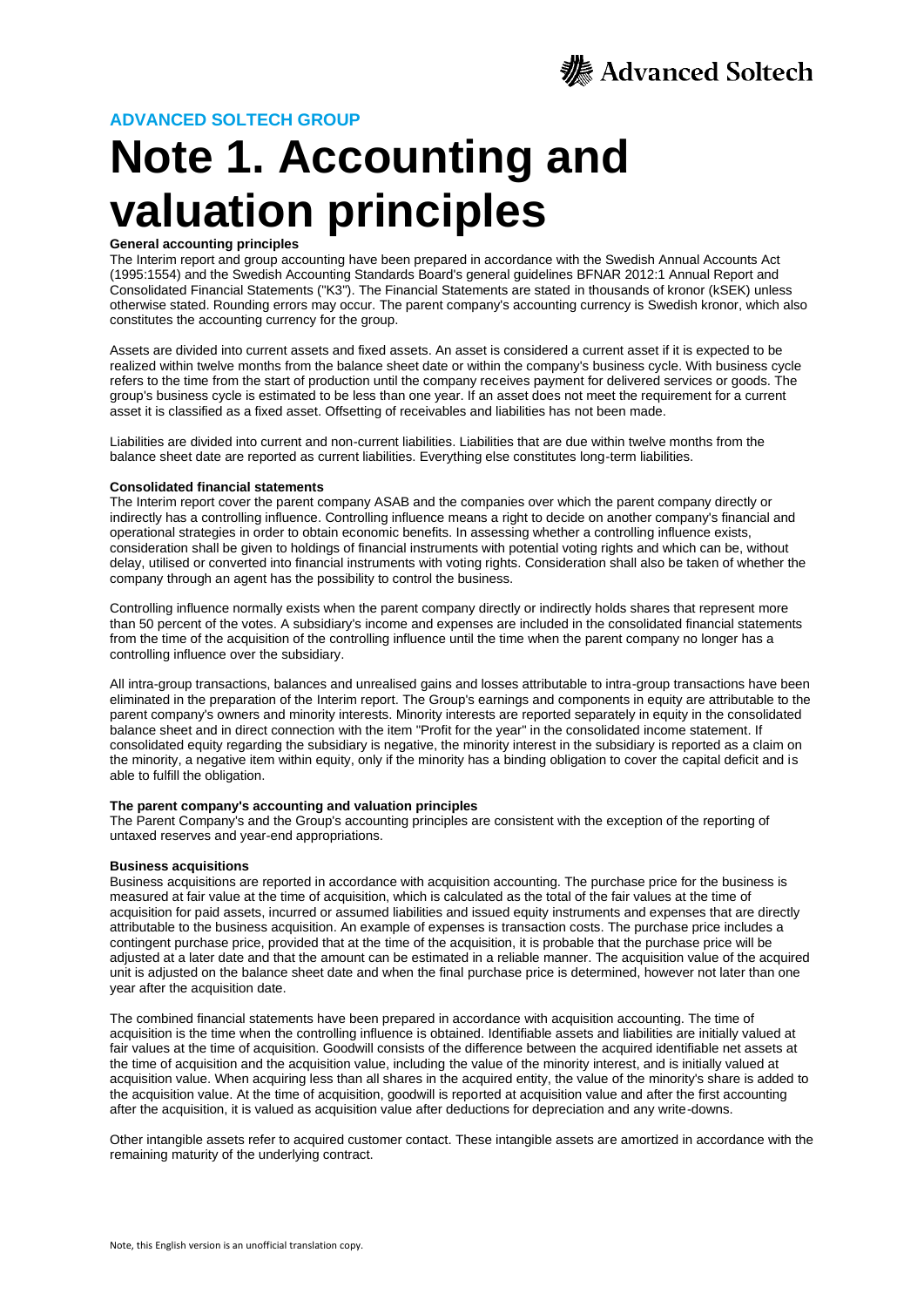

#### **Foreign currency**

Receivables and liabilities in foreign currency are translated into Swedish kronor at the exchange rate on the balance sheet date. Income and expenses in a foreign operation are translated into Swedish kronor at an average exchange rate that approximates the exchange rates at the time of the respective transaction. Exchange rate differences that arise from currency translation of foreign operations are reported as equity. Gains and losses on receivables and liabilities of an operating nature are reported net among other operating income or other operating expenses. Gains and losses on receivables and liabilities of a financial nature are reported under "Profit from financial investments" as exchange rate differences. Currency hedging has not been applied.

#### **Income**

#### *Sale of solar energy*

Revenues from solar energy are calculated on the basis of produced watts and are reported after deductions for VAT and any discounts.

#### *Grants and subsidies*

ASRE receives various forms of grants from Chinese authorities, so-called subsidies (state, regional and local subsidies), from the production of electricity. Grants are received per watt produced and are reported as income of the period in which the production of electricity takes place. This income is reported as other operating income, which also includes other items.

#### **Remuneration to employees**

Short-term remuneration in the group consists of salary, social security contributions, paid vacation, paid sick leave, medical care and, where applicable, bonuses. Short-term remuneration is reported as an expense and a liability when there is a legal or informal obligation to pay such remuneration.

In ASAB, there are individual, defined contribution pension payments. In defined contribution plans, the company pays fixed fees to another company and has no legal or informal obligation to pay anything additional after termination of employment. The group's earnings are charged for costs as the employees' pensionable services are performed. There is no pension plan in the Chinese operation.

#### **Income tax**

#### *Current tax*

Current tax is calculated on the taxable income for the period. Taxable income differs from what is reported as result in the income statement as it has been adjusted for non-taxable income and non-deductible expenses and for income and expenses that are taxable or deductible in other periods. The Group's current tax liability is calculated according to the tax rates that apply as of the balance sheet date. The state income tax for Swedish legal persons who are their own tax subjects regarding income tax is 20.6 percent. For legal entities in China, the corresponding tax rate is 25.0 percent, however, with the following reductions of the tax rate:

- 100 percent reduction during the company's first three financial years,
- 50 percent reduction during the company's next three financial years.

#### *Deferred tax*

Deferred tax is reported in liabilities in the Financial Statements and the tax value used in calculating taxable income. Deferred tax is reported according to the so-called balance sheet method. Deferred tax liabilities are reported for essentially all taxable temporary differences, and deferred tax liabilities are reported in principle for all deductible temporary differences to the extent that it is probable that the amounts can be utilized against future taxable surpluses.

#### **Intangible fixed assets**

Intangible fixed assets are reported at acquisition value less accumulated depreciation and any amortization. Amortization is made on a straight-line basis over the estimated useful life. Other intangible assets refer to acquired customer contracts. These intangible assets are amortized in accordance with the remaining maturity of the underlying contract. Amortization of intangible assets is reported in the consolidated income statement within the item "Depreciation and amortization".

- The following amortization period is applied:
	- Customer contracts 20 years

#### **Tangible fixed assets**

Tangible fixed assets are reported at acquisition value reduced with accumulated depreciation and write-downs. The acquisition value consists of the purchase price, expenses that are directly attributable to the acquisition to bring it into place and in condition to be used, as well as estimated expenses for dismantling and removal of the asset and restoration of the place where it is located. Additional expenses are only included in the asset or are reported as a separate asset, when it is probable that future economic benefits associated with the item will accrue to the Group and that the acquisition value for it can be measured reliably. All other costs for repairs and maintenance as well as additional expenses are reported in the income statement in the period in which they arise.

The following depreciation periods are applied:

- Motor vehicles 4-5 years
- Solar PV installations 20-25 years
- Other fixed assets 3-5 years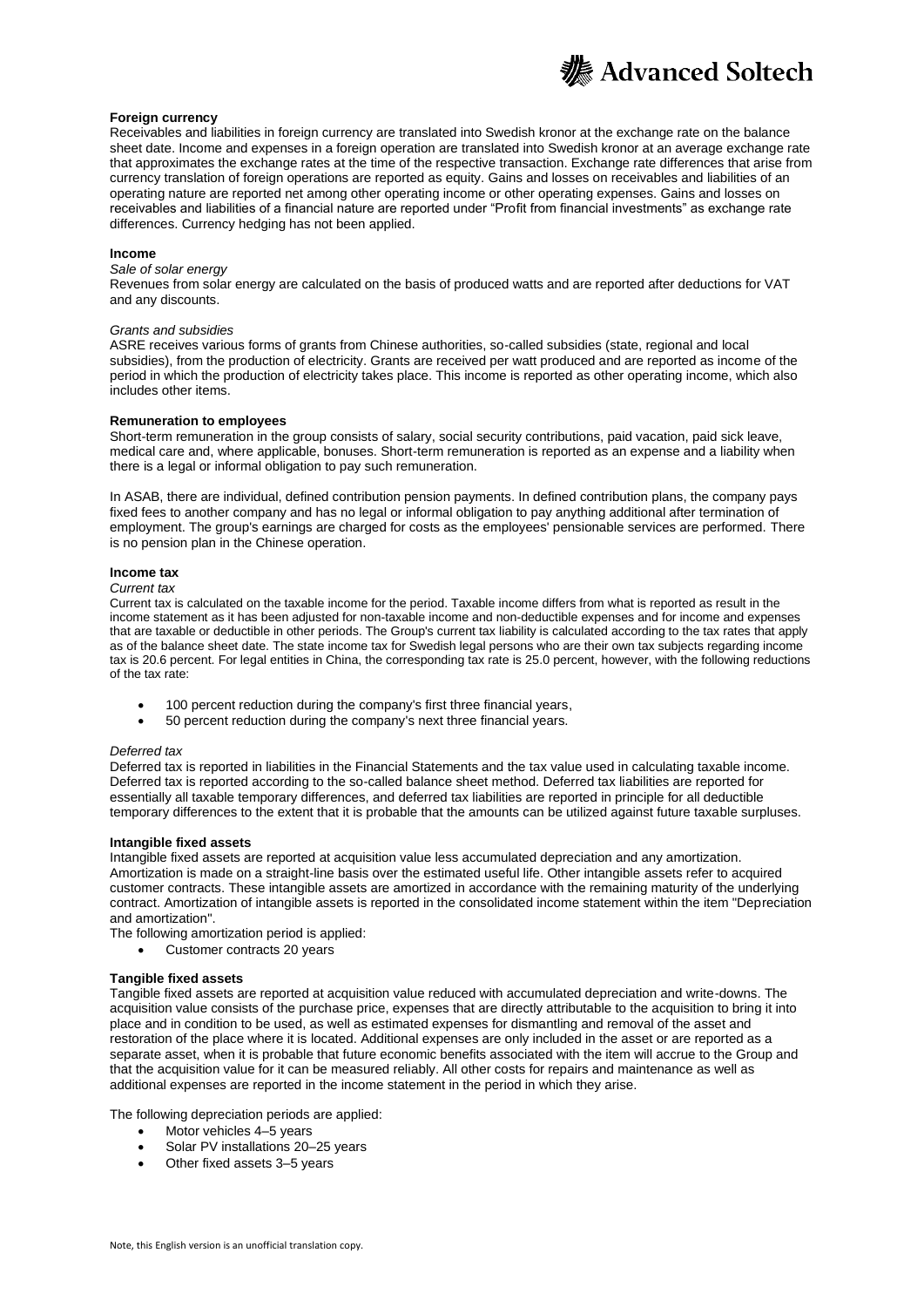

#### **Financial fixed assets**

Financial fixed assets consist of shares in subsidiaries, VAT receivables in the Chinese operation and deferred tax assets.

- Shares in subsidiaries are reported at acquisition value after deductions for any amortization. The acquisition value includes the purchase price paid for the shares as well as acquisition costs and estimated, not determined additional purchase price.
- The Chinese companies have a VAT receivable, which has mostly arisen when investment in solar panels has been made during the installation of each customer project. This VAT receivable is settled on an ongoing basis as the Company offsets the VAT receivable against outgoing VAT incurred when invoicing electricity to the customer.
- Deferred tax assets are calculated annually and consist for the most part of loss carried forward in the Chinese operation.

#### **Financial instruments**

Financial instruments are reported in accordance with the rules in K3, Chapter 11, which means that valuation takes place in accordance with the acquisition value. Financial instruments reported in the balance sheet include securities, accounts receivable and other receivables, accounts payable and liabilities. The instruments are reported in the balance sheet when ASAB becomes a party to the instrument's contractual terms.

Financial assets are removed from the balance sheet when the right to receive cash flows from the instrument has expired or transferred and the group has transferred virtually all risks and benefits associated with ownership. Financial liabilities are removed from the balance sheet when the obligations have been settled or otherwise ceased. Costs for raising bond debt is accrued over the term of the loan.

#### **Leasing**

A financial leasing agreement is an agreement according to which the financial risks and benefits associated with the ownership of an asset are essentially transferred from the lessor to the lessee. Other leasing agreements are classified as operating leasing agreements. Leasing fees for operational leasing agreements are expensed on a straight-line basis over the leasing period, unless another systematic way better reflects the user's financial benefit over time.

#### **Cash flow analysis**

The cash flow analysis is prepared according to an indirect method. The reported cash flow only includes transactions such as entailed inflows or outflows. In addition to cash, the company classifies available balances with banks and other credit institutions as cash and cash equivalents.

#### **Provisions**

Provisions are reported when the group has an existing obligation (legal or informal) as a result of an event that has occurred, it is probable that an outflow of resources will be required to settle the obligation and a reliable estimate of the amount can be made. A provision is reviewed each balance sheet date and adjusted to reflect the best estimate of the amount required to settle the existing obligation on the balance sheet date, taking into account the risks and uncertainties associated with the obligation. When a provision is calculated by estimating the payments that are expected to be required to settle the obligation, the carrying amount corresponds to the present value of these payments.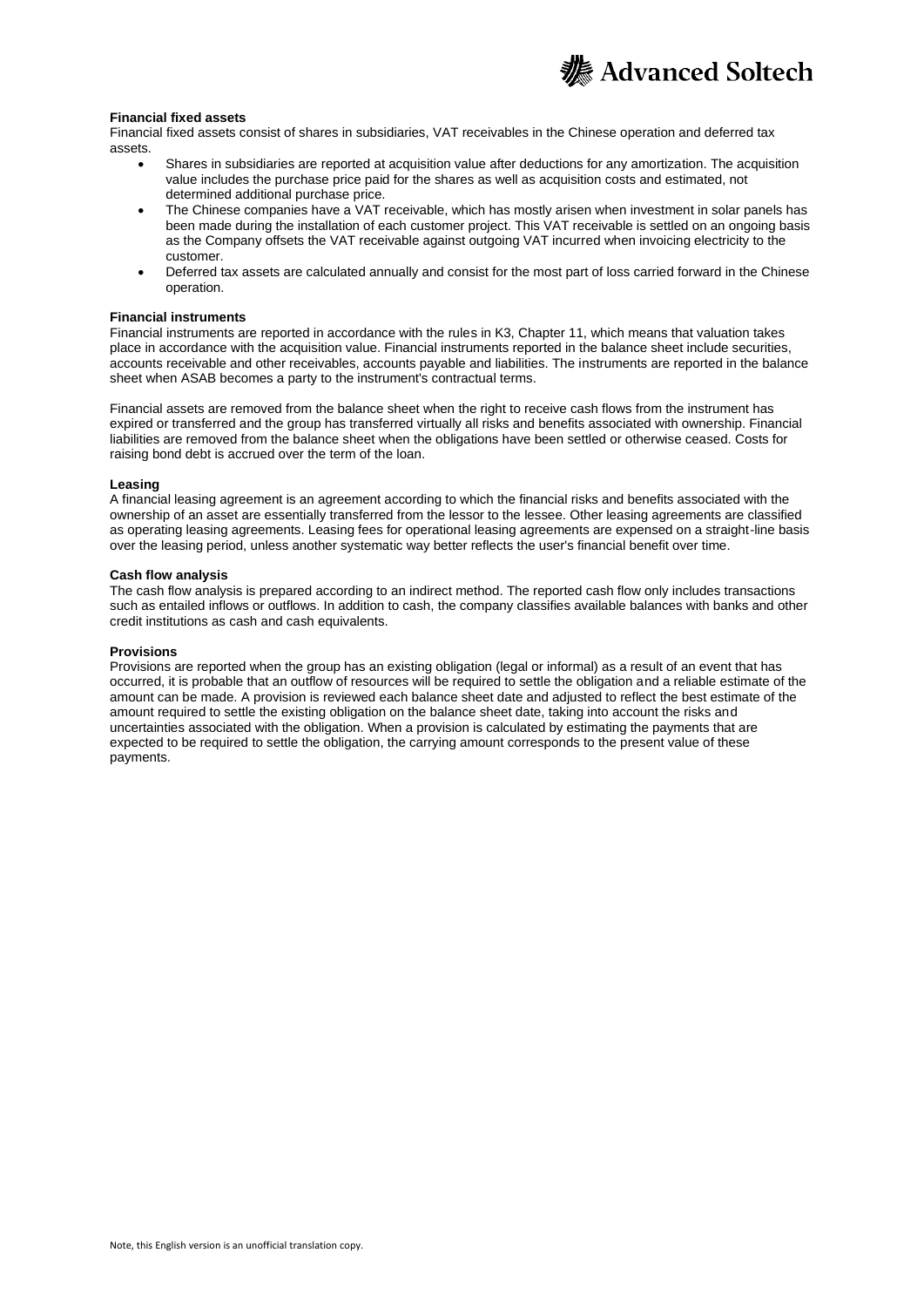

### **Note 2. Estimates and assessments**

Estimates and assessments are evaluated on an ongoing basis and are based on historical experience and other factors, including expectations of future events that are considered reasonable under current circumstances. The estimates for accounting purposes that result from these, will by definition rarely correspond to the actual result. The estimates and assumptions that entail a significant risk of significant adjustments in the reported values of assets and liabilities in the coming years are dealt with in outline below.

#### **Intangible fixed assets**

The Group reports intangible assets that consist of customer contracts in the Group's operation in China. An examination of whether there is a need for impairment is made when there is an indication. If such an indication exists and the decline is assessed to be permanent, the need for impairment is determined after calculation of the asset's recoverable amount, which consists of the higher of the value in use and fair value. Impairment is made if the recoverable amount is less than the carrying amount. The value in use is calculated as the present value of future payments that the Company is expected to take advantage of by using the asset. No impairment losses have been identified.

#### **Tangible fixed assets**

Solar power plants are reported at acquisition value reduced with accumulated depreciation and write-downs. The Company's applied depreciation period is based on the Company's assessment of the life of the products, and that the depreciation period correlates with the life of the customer contracts. An examination of whether there is a need for impairment is made when there is an indication. Impairment is reported in cases where the value of the facility exceeds the value of the existing underlying contract. No impairment losses have been identified.

#### **Financial fixed assets**

At each balance sheet date, the company assesses whether there is any indication of impairment in any of the group's financial fixed assets. If such an indication exists and the decline is assessed to be permanent, the need for impairment is determined after calculation of the asset's recoverable amount, which consists of the higher of the value in use and fair value. Impairment is made if the recoverable amount is less than the carrying amount. The value in use is calculated as the present value of future payments that the Company is expected to take advantage of by utilizing the asset. *Shares in subsidiaries*

The group makes an annual forecast for future discounted cash flows regarding operations in China, in order to assess any need for impairment. No impairment requirements have been identified.

#### *VAT Receivable*

The Chinese companies have a VAT receivable, accounted to 97.5 MSEK at the end of the period, which has mostly arisen when investment in solar panels has been made when installing customer projects. In Chinese tax legislation, VAT surpluses from the Company are not paid out, but set-off can be made against outgoing VAT when invoicing electricity to the customer. There is no time limit regarding set-off of VAT. An examination of whether there is a need for impairment is made when there is an indication. No impairment losses have been identified.

#### **Deferred tax**

#### *Deferred tax assets*

In the Chinese part of the business, there is a reported deferred tax asset regarding deficits and allowance for doubtful accounts receivable. Regarding the loss carried forward, this only applies to the Chinese subsidiaries and is expected to be utilized against accumulated profits over the next five years. Deficit deductions in China are forfeited five years after their occurrence.

#### *Deferred tax liability*

In the Chinese part of the business, deferred tax liabilities are reported regarding tax overwriting of tangible fixed assets.

#### **Accounts receivable**

The Group has an accounts receivable, accounted to 26.4 MSEK at the of the period, when selling electricity to Chinese customers. The Group makes an ongoing assessment of accounts receivable and this may result in a provision for bad debts. The Company's assessment is that the Company's customers are financially healthy and that payment of outstanding accounts receivable will take place, however with some delay due to external factors, such as Covid-19.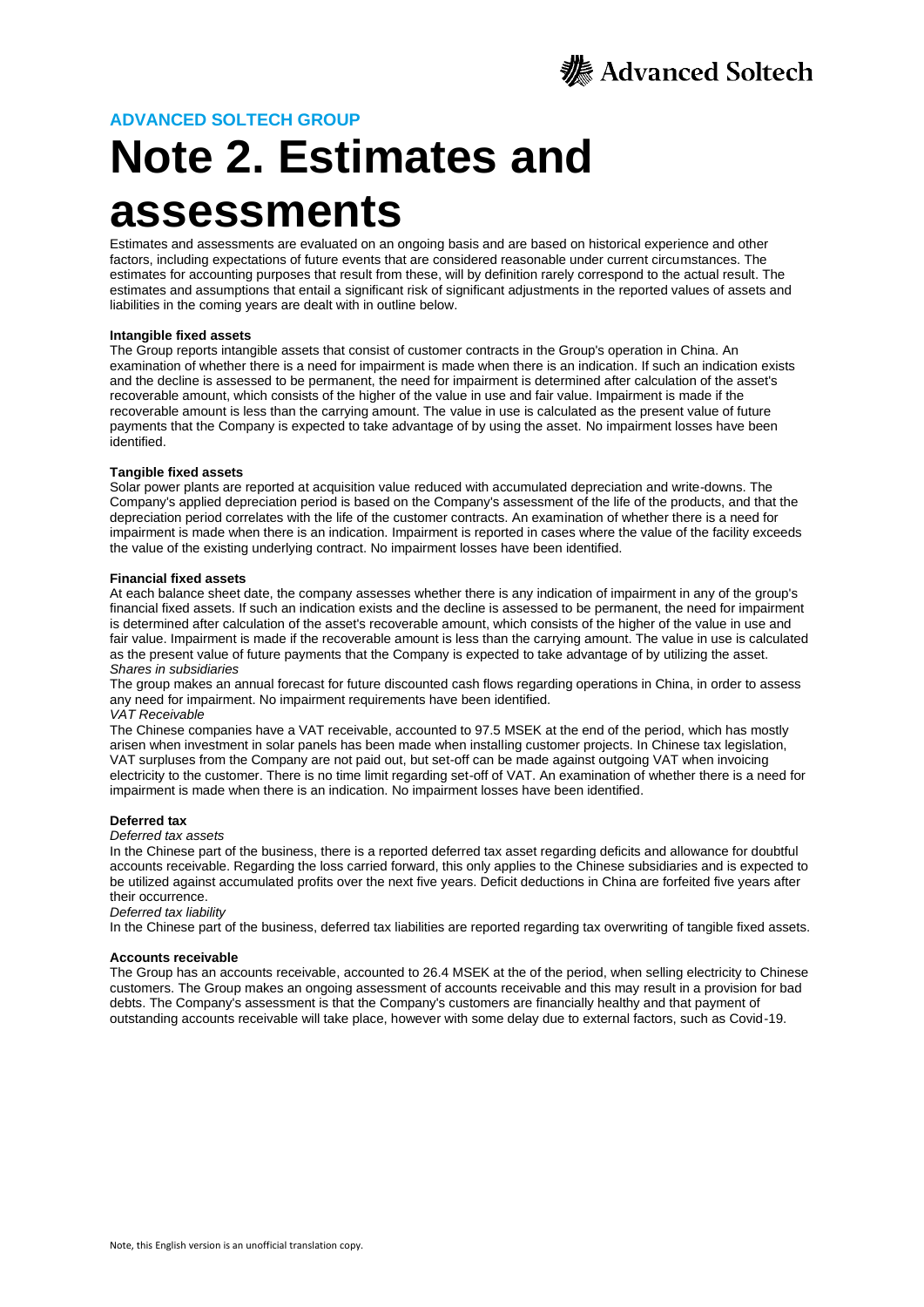

# **Note 3. Correction of previous published report for Q1 2020**

During the work on the interim report for the first quarter 2021, the corresponding report for 2020 was examined, whereby further differences for 2020 were discovered, mainly current currency and interest expenses. In addition, some items have been reclassified to give a more accurate picture. The reporting changes the relationship between the quarters' mutual distribution but does not affect previously submitted report for the full year 2020. The quarterly report for the second quarter of 2021 will be presented in a new adjusted format that ensures the comparative figures with them for the second quarter of 2020.

#### **Reports for the Group**

|                                        | Previous   |            | <b>Corrected</b> |
|----------------------------------------|------------|------------|------------------|
| Amount in kSEK                         | reported * | Correction | report           |
| Revenue                                | 16,055     | 0          | 16,055           |
| Operating profit / EBIT                | 4,390      | $-779$     | 3,611            |
| Result from financial items            | 4,743      | $-8,199$   | $-3,456$         |
| The result for the period              | 9,133      | $-8,978$   | 155              |
|                                        | Previous   |            | Corrected        |
| Amount in kSEK                         | reported * | Correction | report           |
| <b>ASSETS</b>                          |            |            |                  |
| <b>Fixed assets</b>                    | 1,150,309  | $-8,594$   | 1,141,715        |
| Current assets                         | 79,249     | $-1,269$   | 77,980           |
| <b>TOTAL ASSETS</b>                    | 1,229,558  | $-9,863$   | 1,219,695        |
| <b>EQUITY AND LIABILITIES</b>          |            |            |                  |
| Equity                                 | 211,501    | $-13,813$  | 197,688          |
| Provisions and non-current liabilities | 866,188    | 15,170     | 881,358          |
| <b>Current liabilities</b>             | 151,869    | $-11,220$  | 140,649          |
| <b>TOTAL EQUITY AND LIABILITIES</b>    | 1,229,558  | $-9,863$   | 1,219,695        |

(\*) Based on the published year-end report for the fourth quarter, 2020

#### **Reports for the parent company**

|                                        | Previous  |            | Corrected |
|----------------------------------------|-----------|------------|-----------|
| Amount in kSEK                         | reported  | Correction | report    |
| Revenue                                | 2,964     | 0          | 2,964     |
| Operating profit / EBIT                | 213       | 0          | 213       |
| Result from financial items            | 24,547    | $-5,956$   | 18,591    |
| The result for the period              | 24,760    | $-5,956$   | 18,804    |
|                                        | Previous  |            | Corrected |
| Amount in kSEK                         | reported  | Correction | report    |
| <b>ASSETS</b>                          |           |            |           |
| Fixed assets                           | 1,084,927 | 0          | 1,084,927 |
| Current assets                         | 26,488    | -80        | 26,408    |
| <b>TOTAL ASSETS</b>                    | 1,111,415 | -80        | 1,111,335 |
| <b>EQUITY AND LIABILITIES</b>          |           |            |           |
| Equity                                 | 231,931   | $-5,955$   | 225,976   |
| Provisions and non-current liabilities | 863,019   | 5,800      | 868,819   |
| <b>Current liabilities</b>             | 16,465    | 75         | 16,540    |
| TOTAL EQUITY AND LIABILITIES           | 1,111,415 | -80        | 1,111,335 |